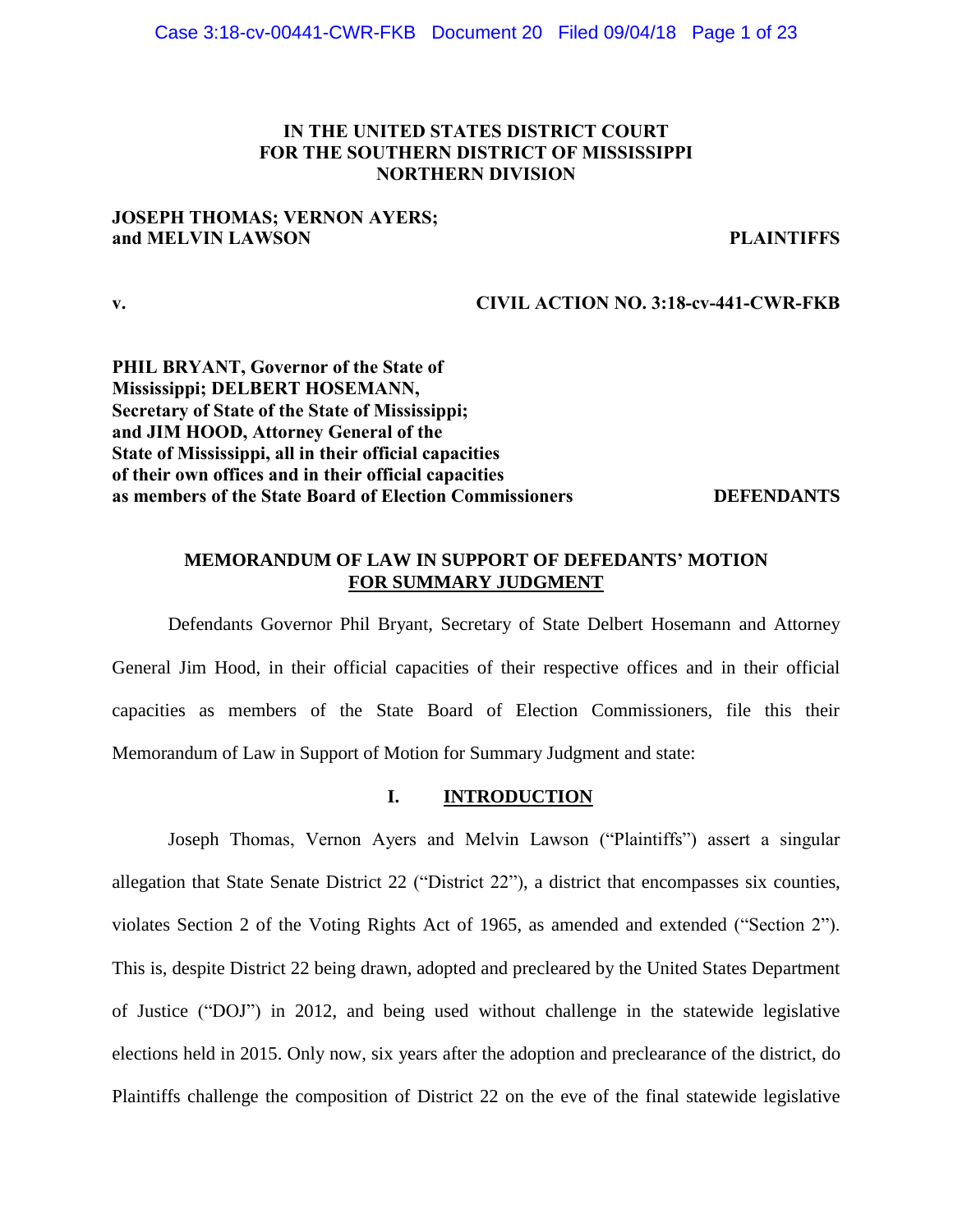### Case 3:18-cv-00441-CWR-FKB Document 20 Filed 09/04/18 Page 2 of 23

elections and just prior to the redistricting process commencing once again in 2020. Other than the natural population shifts that occur continually, nothing has recently transpired within District 22 to justify Plaintiffs' delay in bringing this Section 2 claim that counters the extreme prejudice to be suffered by Defendants, local officials and the voters if the redistricting of District 22 was ordered at this late hour. Simply put, Plaintiffs' six-year delay in bringing this Section 2 claim is time-barred by the applicable statute of limitations and by the doctrine of laches.

Alternatively, the Defendants are not the proper parties to this action. None of the Defendants, in any capacity, participated or had any role in drawing or approving of the State Senate districts, including District 22. And, neither can the Defendants provide any relief to the alleged Section 2 violation. Plaintiffs sued the wrong parties and Defendants must be dismissed from this action.

## **II. FACTS**

On May 2, 2012, the Mississippi Senate adopted Joint Resolution 201 ("2012 Senate Plan") to reapportion the Senate, which included the current District  $22.^1$  On May 3, 2012, the Mississippi House of Representatives adopted the 2012 Senate Plan. In accordance with Section 5 of the Voting Rights Act of 1965, then in effect, the State of Mississippi ("State") submitted the 2012 Senate Plan to the DOJ for preclearance. On September 14, 2012, the DOJ interposed no objection to the submitted plan, thereby granting preclearance of the proposed plan. *See* Exhibit A.<sup>2</sup>

Upon preclearance of the 2012 Senate Plan, election commissioners, circuit clerks and consultants for all 82 counties in the State began the arduous process of implementing the new

<sup>&</sup>lt;sup>1</sup> District 22 is comprised of all or parts of 6 counties: Bolivar, Washington, Issaquena, Humphreys, Yazoo and Madison.

 $2^2$  Copies of the referenced exhibits are attached to the companion Motion for Summary Judgment.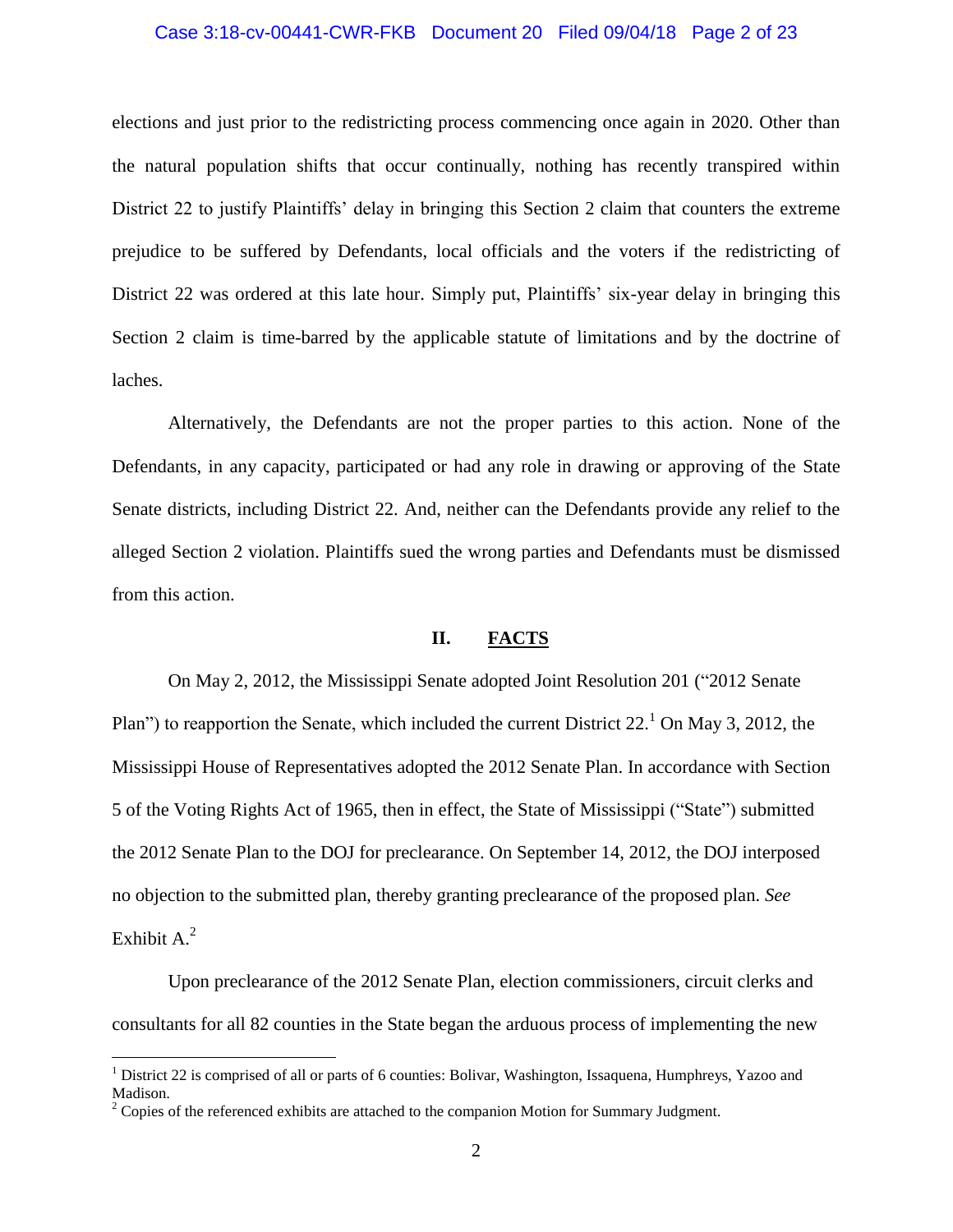# Case 3:18-cv-00441-CWR-FKB Document 20 Filed 09/04/18 Page 3 of 23

senate lines into the Statewide Election Management System ("SEMS"). *See* Exhibit B, Affidavit of Madalan Lennep. All of this had to be incorporated into SEMS prior to the 2015 statewide legislative elections and local county elections. *See id.* Voting rolls, pollbooks and registration cards were created and voters in District 22 were notified of their respective locations. *See id.*

For the 2015 statewide legislative elections, the qualifying period ran from January 2, 2015 through February 27, 2015.<sup>3</sup> Candidates for Senate in District 22 determined their residency based on the lines in the 2012 Senate Plan as approved by the Legislature and precleared by the DOJ in 2012. After the qualifying deadline, party executive committees qualified their candidates for the District 22 party primaries that occurred on August 4, 2015. Subsequently, the State Board of Election Commissioners, also utilizing the 2012 Senate Plan for Senate District 22, qualified the respective candidates for the general election held on November 3, 2015. In each instance, voters from District 22, including Plaintiffs in this suit, went to the polls and cast their ballots based upon the current configuration of District 22 from the 2012 Senate Plan. *See id.*

The next and final statewide legislative election cycle utilizing District 22 and the 2012 Senate Plan commences with the opening of the qualifying period for candidates on January 2, 2019 and runs through March 1, 2019. *See* Miss. Code Ann. § 23-15-299. The primary will occur on August 6, 2019 and the general election on November 5, 2019. *See* Miss. Code Ann. §§ 23- 15-191 and 23-15-833.

The very next year, 2020, the decennial census will occur triggering the Legislature's duty to redistrict the senate and the house based on those numbers. *See* MISS. CONST. art. 13, § 254 ("The Legislature shall at its regular session in the second year following the 1980 decennial

<sup>3</sup> *See* Mississippi Secretary of State*, 2015 Candidate Qualifying Guide*,

https://www.sos.ms.gov/Elections.../2015%20Candidate%20Qualifying%20Guide.pdf (last visited Aug. 23, 2018).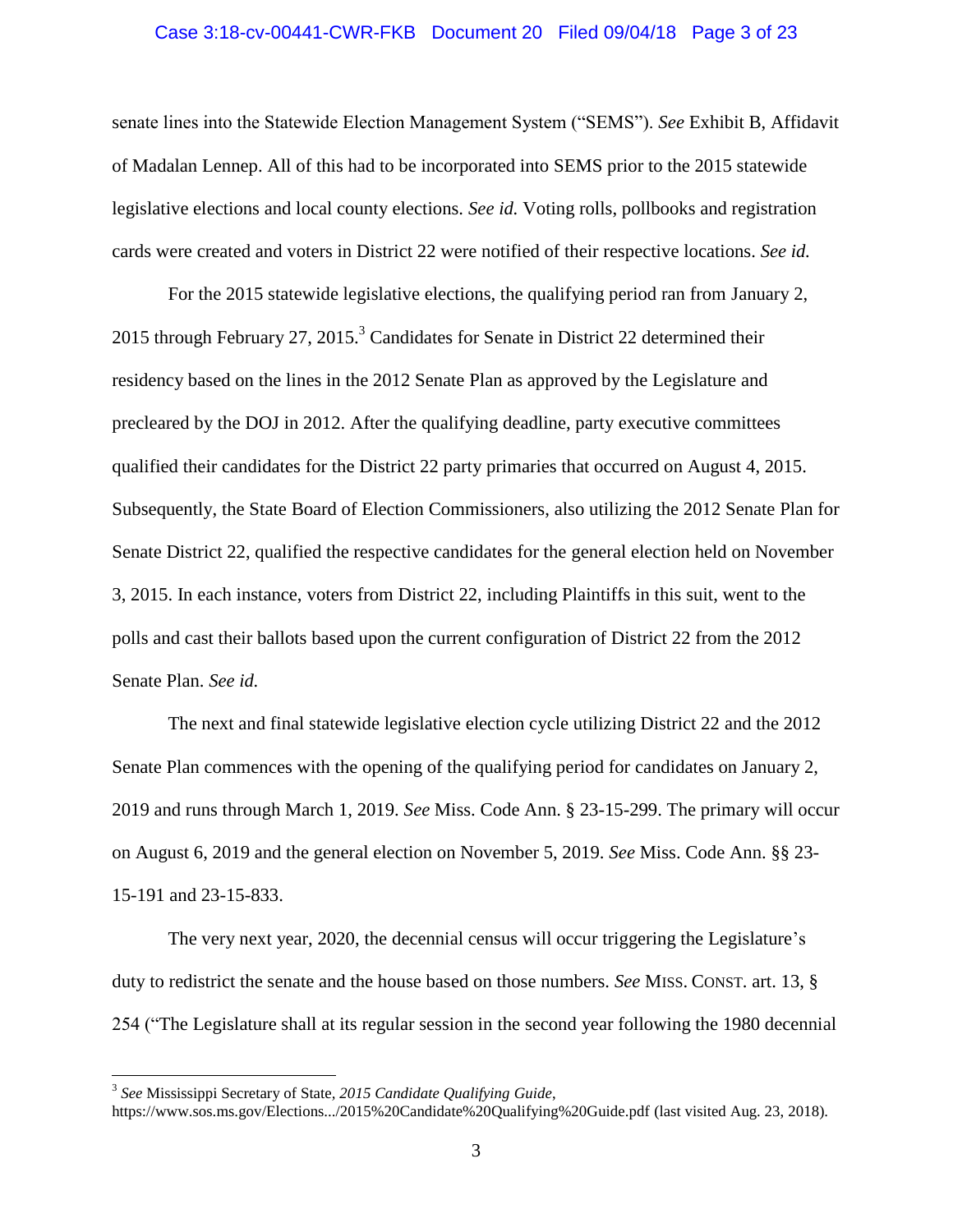### Case 3:18-cv-00441-CWR-FKB Document 20 Filed 09/04/18 Page 4 of 23

census and every ten (10) years thereafter, and may, at any other time, by joint resolution, by majority vote of all members of each house, apportion the state in accordance with the Constitution of the state and of the United States into consecutively numbered senatorial and representative districts of contiguous territory.").

### **III. SUMMARY JUDGMENT STANDARD**

Under Rule 56(c) of the Federal Rules of Civil Procedure, summary judgment is appropriate "if the pleadings, depositions, answers to interrogatories, and admissions on file, together with the affidavits, if any, show that there is no genuine issue as to any material fact and that the moving party is entitled to a judgment as a matter of law." Fed. R. Civ. P. 56(c). A dispute about a material fact is "genuine" if the evidence would permit a reasonable jury to return a verdict in favor of the nonmoving party. *Roberson v. Alltel Information Services*, 373 F. 3d 647, 651-52 (5th Cir. 2004). A fact issue is "material" if its resolution could affect the outcome of the action. *Burrell v. Dr. Pepper/Seven Up Bottling Grp., Inc.*, 482 F.3d 408, 411 (5th Cir. 2007). All facts and inferences are construed in the light most favorable to the nonmoving party when reviewing a summary judgment. *Id.*

"Conclusional allegations and denials, speculation, improbable inferences, unsubstantiated assertions, and legalistic argumentation do not adequately substitute for specific facts showing a genuine issue for trial." *TIG Ins. Co. v. Sedgwick James of Washington,* 276 F.3d 754, 759 (5th Cir. 2002) (citations omitted). "When opposing parties tell two different stories, one of which is blatantly contradicted by the record, so that no reasonable jury could believe it, a court should not adopt that version of the facts for purposes of ruling on a motion for summary judgment." *Scott v. Harris*, 550 U.S. 372, 380 (2007). Self-serving allegations without supporting evidence cannot not defeat a properly supported motion for summary judgment. *See Sanchez v. Dall./Fort Worth Int'l Airport Bd.*, 438 F. App'x 343, 346-47 (5th Cir. 2011) (citing *DIRECTV, Inc. v.* 

4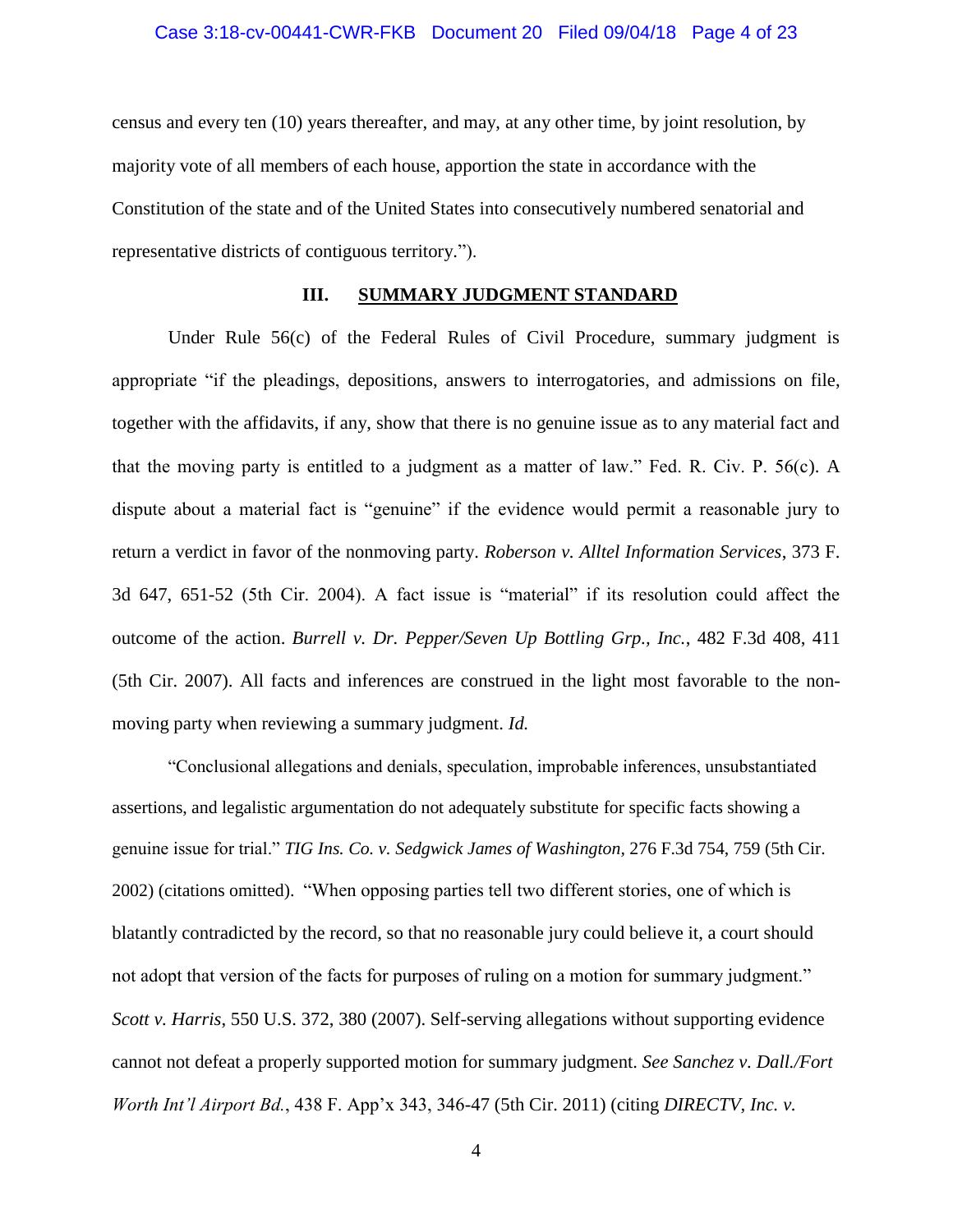*Budden*, 420 F.3d 521, 531 (5th Cir. 2005)).

## **IV. ARGUMENTS AND AUTHORITIES**

Plaintiffs seek to have this Court order a new districting plan for District 22 for one election cycle despite: its current existence since 2012; preclearance by the DOJ; the election held in 2015; the impending statewide redistricting commencing in 2020; voter familiarity with the lines; costs and confusion associated with redistricting; the ripple effects to a number of adjacent districts; and, the practical time constraints facing a redistricting at this late hour. For the reasons set forth below, such relief is time-barred or inequitable and, thus, improper.

## **A. Plaintiffs' claim is barred by the analogous statute of limitations.**

Plaintiffs' Section 2 claim is time-barred by the analogous state statute of limitations, Miss. Code Ann. § 15-1-49. When a federal claim has no express limitations period, the courts must "fill in the gap" by typically utilizing an appropriate state statute of limitations unless it conflicts with federal law or policy. *Wilson v. Garcia*, 471 U.S. 261, 266-67 (1985); *UAW v. Hoosier Cardinal Corp*., 383 U.S. 696, 703 (1966); *see also Ballard v. Taylor*, 358 F. Supp. 409, 411 (N.D. Miss. 1973) ("Where a federal act does not contain a statute of limitations, the courts must rely upon the limitations period prescribed for analogous actions by the state in which the cause of action arose"). For example, in § 1983 civil rights cases Congress did not specify a limitations period for the federal claims, so the federal courts borrow from the forum state's analogous period. *See Cuvillier v. Taylor*, 503 F. 3d 397, 401 (5th Cir. 2007); *Piotrowski v. City of Houston*, 51 F.3d 512, 514 n. 5 (5th Cir. 1995); *see also James v. Sadler*, 909 F. 2d 834, 836 (5th Cir.1990). Likewise, because the Voting Rights Act of 1965 ("Act") does not contain a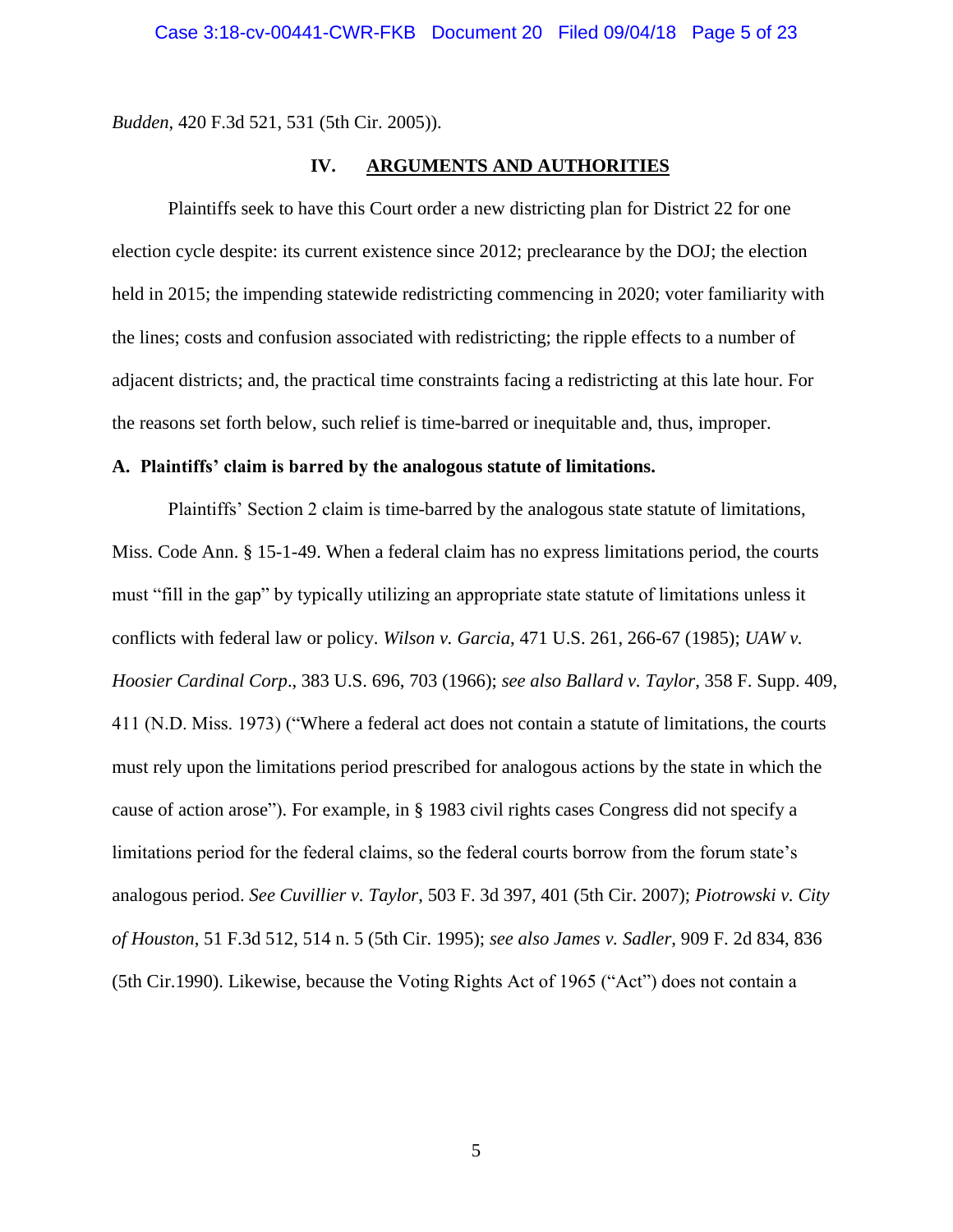### Case 3:18-cv-00441-CWR-FKB Document 20 Filed 09/04/18 Page 6 of 23

limitations period for claims brought under the Act, federal courts should borrow the forum state's analogous limitations period.<sup>4</sup>

Accordingly, Mississippi's general three-year "catch-all" limitations statute, Section 15- 1-49, should apply. Section 15-1-49(1) provides that "[a]ll actions for which no other period of limitation is prescribed shall be commenced within three (3) years next after the cause of such action accrued, and not after." Miss. Code Ann. § 15-1-49(1). Plaintiffs' Section 2 claim accrued on September 14, 2012—the day the DOJ precleared the 2012 Senate Plan, which included District 22. On this day, the 2012 Senate Plan, with its public data, demographics, voting age population and elections history, became effective. Thus, under Section 15-1-49, Plaintiffs had three years to bring their Section 2 claim from September 14, 2012. Such a claim now—six years from the accrual period—is barred under Mississippi's analogous limitations period of Section 15-1-49. This is consistent with public policy behind limitations periods:

Statutes of limitations are designed to protect defendants by giving them repose. Defendants do not have to live their entire lives fearing that they will be sued for past deeds. As a result, time-bars help stabilize commercial and property transactions. With a known period of liability, defendants can arrange their personal and commercial lives accordingly. They can also collect and preserve evidence against the possibility of suit while the evidence is fresh. Moreover, time bars protect defendants from unfair surprise and the prejudice of having to defend themselves years after the claim arose when the evidence and witnesses may be scarce or lost. Statutes of limitations thus force plaintiffs to assert their claims in a timely fashion when the evidence and witnesses' memories are fresh.

Periods of limitations also assist the courts, and thus society, by preserving resources and promoting the legitimacy for the judicial process. . . .

More importantly, statutes of limitations promote accuracy and fairness. Through time-bars the courts avoid dealing with unreliable witnesses and stale, or even false, evidence.

 $4 \text{ In } 1990$ , Congress adopted 28 U.S.C. § 1658, the federal "fallback" statute of limitations, for all prospective federal statutory claims that otherwise do not have an express limitations period. However, Section 1658 applies only to civil actions arising under federal statutes enacted after December 1, 1990. While Section 1658 may not be applicable herein due to Section 2's last reauthorization and amendment coming in 1982, it is apparent that Congress's intent under Section 1658 was to apply a clearer limitations period for all federal claims. Thus, application of the three year "catch-all" limitations period under Miss. Code Ann. § 15-1-49 is consistent with Congress's intent for federal claims.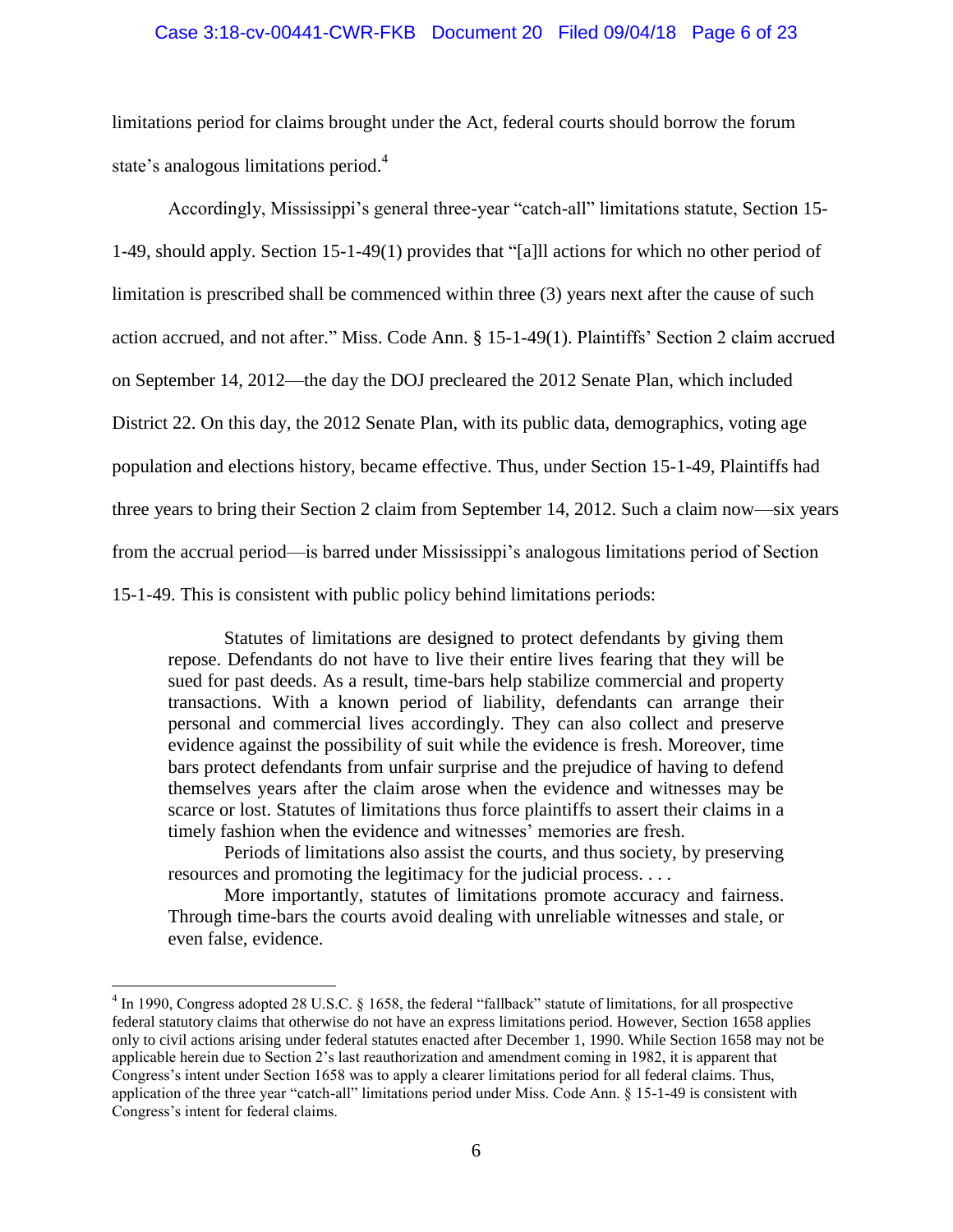Katharine F. Nelson, *The 1990 Federal "Fallback" Statute of Limitations: Limitations by Default*, 72 Neb. L. Rev. (1993) available at https://digitalcommons.unl.edu/nlr/vol72/iss2/3 (internal citations and footnotes omitted).

Plaintiffs' Section 2 claim and requested injunctive relief are time-barred and should be dismissed.

## **B. Plaintiffs' Section 2 claim and corresponding injunctive relief are barred by the doctrine of laches.**

Notwithstanding the application of any applicable statute of limitations, the Plaintiffs' claim and relief are barred by the doctrine of laches. "Laches is an equitable doctrine that, if proved, is a complete defense to an action irrespective of whether the analogous state statute of limitation has run." *Mecom v. Levingston Shipbuilding Co*., 622 F. 2d 1209, 1215 (5th Cir. 1980). Laches "is not, like limitation, a mere matter of time; but principally a question of the equity or inequity of permitting the claim to be enforced." *Barrios v. Faye*, 597 F.2d 881, 884 (5th Cir. 1979). Laches can be invoked when there is "[a] failure to do something which should be done or to claim or enforce a right at a proper time." *Maxwell v. Foster,* 1999 WL 33507675, \*2 (W.D. La. Nov. 24., 1999) (quoting *Lauderdale County Sch. Dist. v. Enterprise Consol. Sch. Dist*., 24 F.3d 671, 691 (5th Cir. 1994)). In fact, the seminal redistricting case of *Reynolds v. Sims*, 377 U.S. 533 (1964) supports equitable considerations or remedies in the context of voting rights cases:

[U]nder certain circumstances, such as where an impending election is imminent and a State's election machinery is already in progress, equitable considerations might justify a court in withholding the granting of immediately effective relief in a legislative apportionment case, even though the existing apportionment scheme was found invalid. In awarding or withholding immediate relief, a court is entitled to and should consider the proximity of a forthcoming election and the mechanics and complexities of state election laws, and should act and rely upon general equitable principles. With respect to the timing of relief, a court can reasonably endeavor to avoid a disruption of the election process which might result from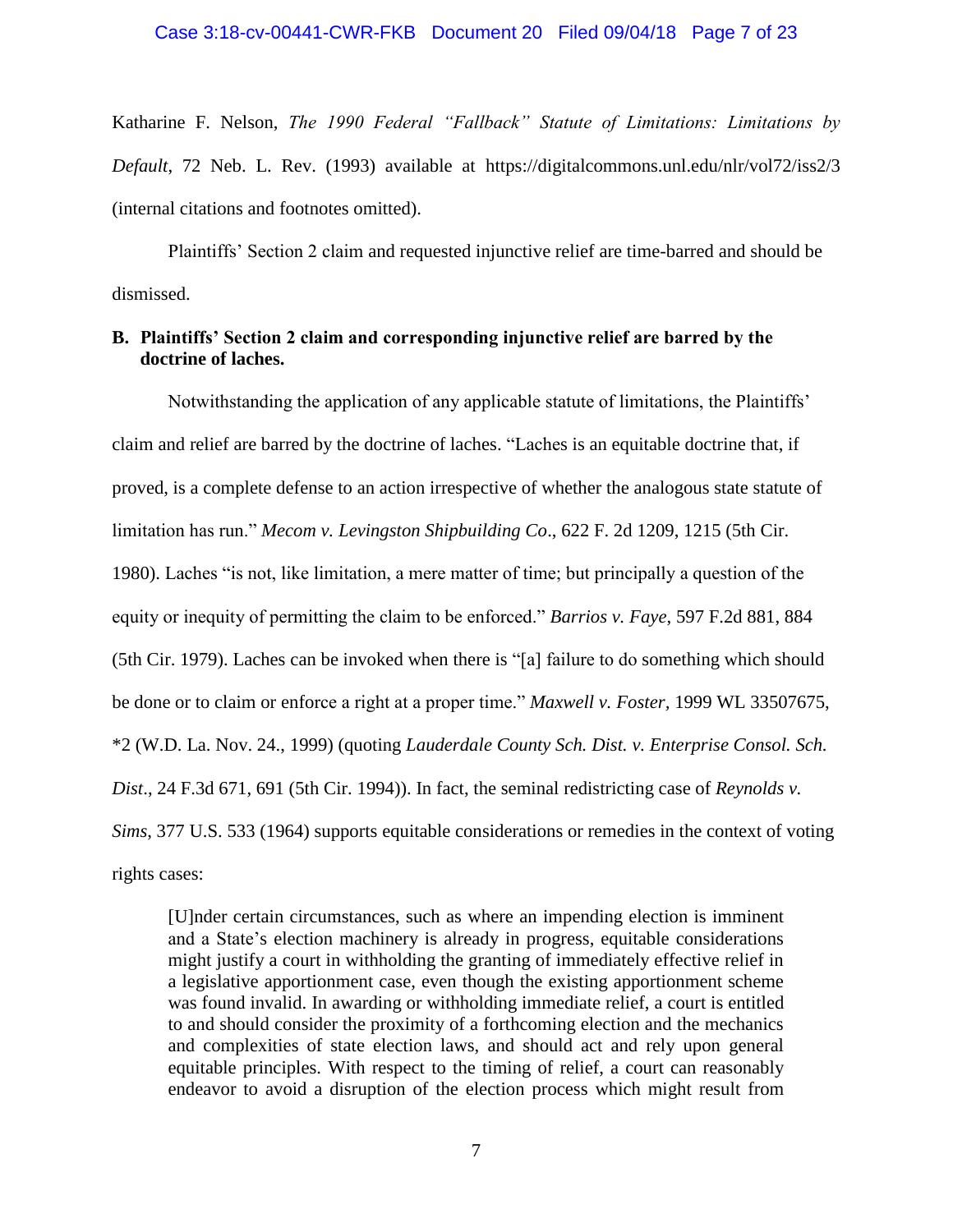### Case 3:18-cv-00441-CWR-FKB Document 20 Filed 09/04/18 Page 8 of 23

requiring precipitate changes that could make unreasonable or embarrassing demands on a state in adjusting to the requirements of the court's decree.

*Id*. at 585; *see also Arizona Minority Coalition for Fair Redistricting v. Arizona Indep. Redistricting Comm'n*, 366 F. Supp. 2d 887, 908 (D. Ari. 2005) ("The defense [of laches] applies to redistricting cases as it does to any other.").

Thus, the doctrine of laches applies "when plaintiffs (1) delay in asserting a right or claim; (2) the delay was not excusable; and (3) there was undue prejudice to the party against whom the claim was asserted." *Tucker v. Hosemann*, 2010 WL 4384223, at \*4 (N.D. Miss. Oct. 28, 2010) (citing *Save Our Wetlands, Inc. v U.S. Army Corps of Engineers*, 549 F. 2d 1021, 1026 (5th Cir. 1977).

## *1. Plaintiffs delayed in asserting their claim.*

 $\overline{a}$ 

In discussing the first laches prong concerning the delay in asserting a right or claim, such a period begins when Plaintiffs knew or should have known of Defendants' injurious conduct. *See Brown v. Bridges*, 692 Fed. Appx. 215, 216 (5th Cir. 2017); *Elvis Presley Enters., Inc. v. Capece*, 141 F. 3d 188, 205 (5th Cir. 1998); *see also Save Our Wetlands*, 549 F. 2d at1028. Plaintiffs knew or should have known of the alleged Section 2 violation in District 22 upon approval of the 2012 Senate Plan by the DOJ on September 14, 2012. The demographic makeup, voting age populations, election history and data, and deviation were made public at this time and those reported numbers have not changed since 2012. In fact, the corresponding maps of the districts were published on multiple websites, including the website of the Standing Joint Legislative Committee on Reapportionment.<sup>5</sup> Plaintiffs participated as active voters in the electoral process for District 22 as established by their voter profiles for the elections held in

<sup>5</sup> *See* Standing Joint Legislative Committee on Reapportionment, http://www.msjrc.state.ms.us/ (last visited Aug. 22, 2018).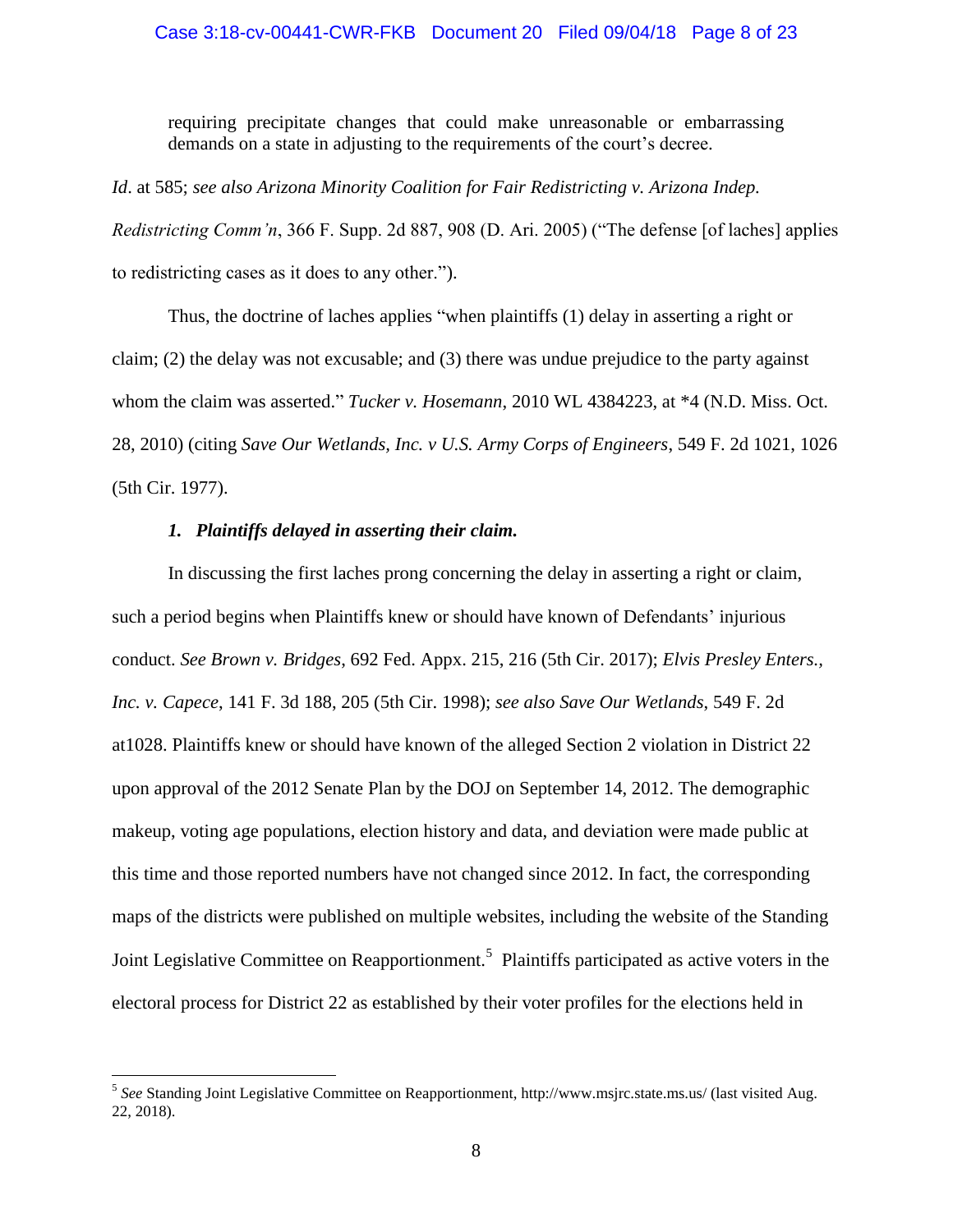# Case 3:18-cv-00441-CWR-FKB Document 20 Filed 09/04/18 Page 9 of 23

2007, 2011 and 2015. 6 *See* Exhibit B, Affidavit of Madalan Lennep. Additionally, plaintiff Joseph Thomas ran as an actual candidate for Senate in District 22 during the 2015 election cycle, which utilized the 2012 Senate Plan. Furthermore, there was open litigation in 2012 that contested the 2012 Senate Plan from which Plaintiffs could have lodged their very claim. *See Mississippi State Conf. of the NAACP v. Barbour*, No. 3:11-cv-00159 (S.D. Miss. 2012) (3 judge panel) (denying plaintiffs' motion to set aside 2011 elections).

Plaintiffs knew or should have known the viability of their claim in 2012, when it became cognizable. Yet, despite this, Plaintiffs waited six years until the eve of qualifying for the 2019 statewide legislative elections and just prior to the commencement of statewide redistricting in 2020, to bring their challenge.<sup>7</sup> Not only is this delay evident, which satisfies the first laches prong, but it is also inexcusable.

### *2. Plaintiffs' delay is inexcusable.*

 $\overline{a}$ 

In *Maxwell v. Foster*, a case strikingly similar to the facts herein, plaintiffs brought a challenge in 1998 to Louisiana's statewide legislative reapportionment plan that was adopted and precleared by the DOJ in 1991. *Maxwell v. Foster,* 1999 WL 33507675 (W.D. La. Nov. 24, 1999). There had been several elections held under the plan and the suit was now on the cusp of the constitutionally required legislative redistricting based on the 2000 census. *See id.* at \*1. The defendants asserted that the claim was barred by the doctrine of laches due to the plaintiffs' inexcusable delay in waiting seven years to bring their suit after adoption of the reapportionment plan at issue. *See id.* at \*3. In reviewing whether plaintiffs committed inexcusable delay, the

 $6$  While Thomas and Lawson voted in the 2007, 2011 and 2015 elections in District 22, Ayers only voted in the 2015 election. *See* Exhibit B, Affidavit of Madalan Lennep.

<sup>&</sup>lt;sup>7</sup> Furthermore, plaintiff Joseph Thomas was a candidate for senate for District 22 in the 2015 statewide legislative elections and voted in the same, all as established by the 2012 Senate Plan. *See id.* Additionally, plaintiffs Vernon Ayers and Melvin Lawson also voted in the 2015 statewide legislative elections for District 22. *See id.* Despite participating in the 2015 legislative election cycle for District 22, Plaintiffs waited almost three additional years to assert their Section 2 challenge.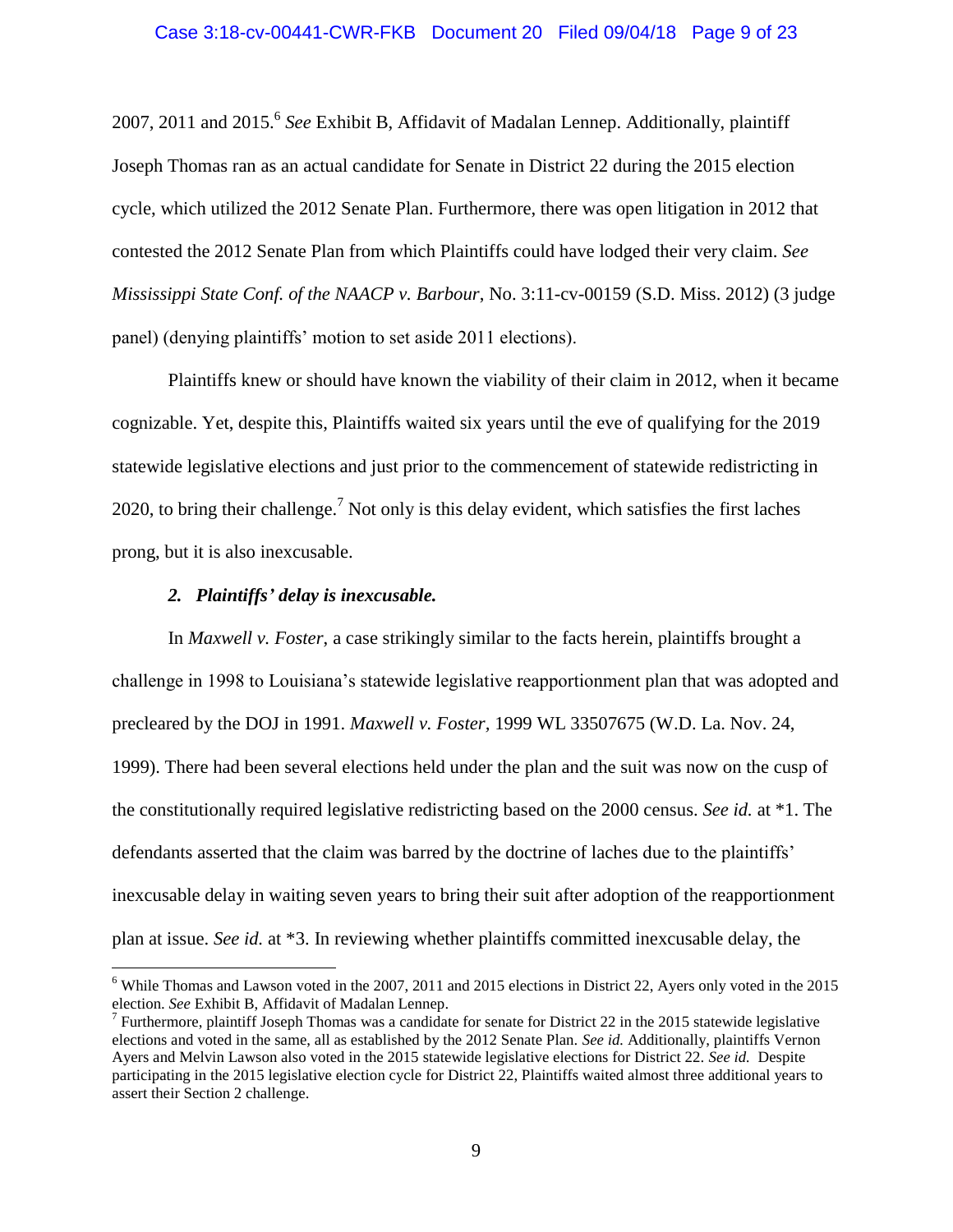### Case 3:18-cv-00441-CWR-FKB Document 20 Filed 09/04/18 Page 10 of 23

Court determined that the plaintiffs knew or had relevant knowledge of the reapportionment plan in 1991 or were aware that reapportionment occurred during that time but did not pay attention to the specific effects of such reapportionment. *Id*. at \*3. The Court determined that there was no compelling reason advanced by plaintiffs as to why the suit had not been filed earlier and "given the level of knowledge attributable to [plaintiffs], the delay *cannot be anything but inexcusable*." *Id.* (emphasis added).

Likewise, in *White v. Daniel*, the plaintiffs waited seventeen years to challenge a districting plan. *White v. Daniel*, 909 F. 2d 99 (4th Cir. 1990). The districting plan at issue was adopted in 1971 and after the 1980 census, the local governing authority, in 1981, decided to continue the 1971 plan with no changes. *See id*. at 102. Plaintiffs waited until 1988 to file their Section 2 claim over the districting plan. *See id*. In the face of a laches defense, the plaintiffs argued that their delay was justified on the grounds that the additional time provided them with more elections and data to establish the existence of racially polarized voting under Section 2. *See id*. at 103. The Fourth Circuit did not find the plaintiffs' justification persuasive and held the delay as inexcusable: "plaintiffs, in the exercise of reasonable diligence, could have discovered at a much earlier time the facts upon which they now base their claim … [and] the analysis to support their allegations should have been conducted earlier and well before the last election to be held under the 1981 plan." *Id.*

Additional support for Plaintiffs' inexcusable delay herein comes from *Fouts v. Harris*, 88 F. Supp. 2d 1351, 1354 (S.D. Fla. 1999) (3 judge panel) *aff'd by Chandler v. Harris,* 529 U.S. 1084, 120 S. Ct. 1716 (2000). In *Fouts*, plaintiffs brought a 1998 gerrymandering challenge over two congressional districts that had been in effect since 1992 and utilized for three election cycles. There was to be one more election utilizing the districts prior to the upcoming statewide

10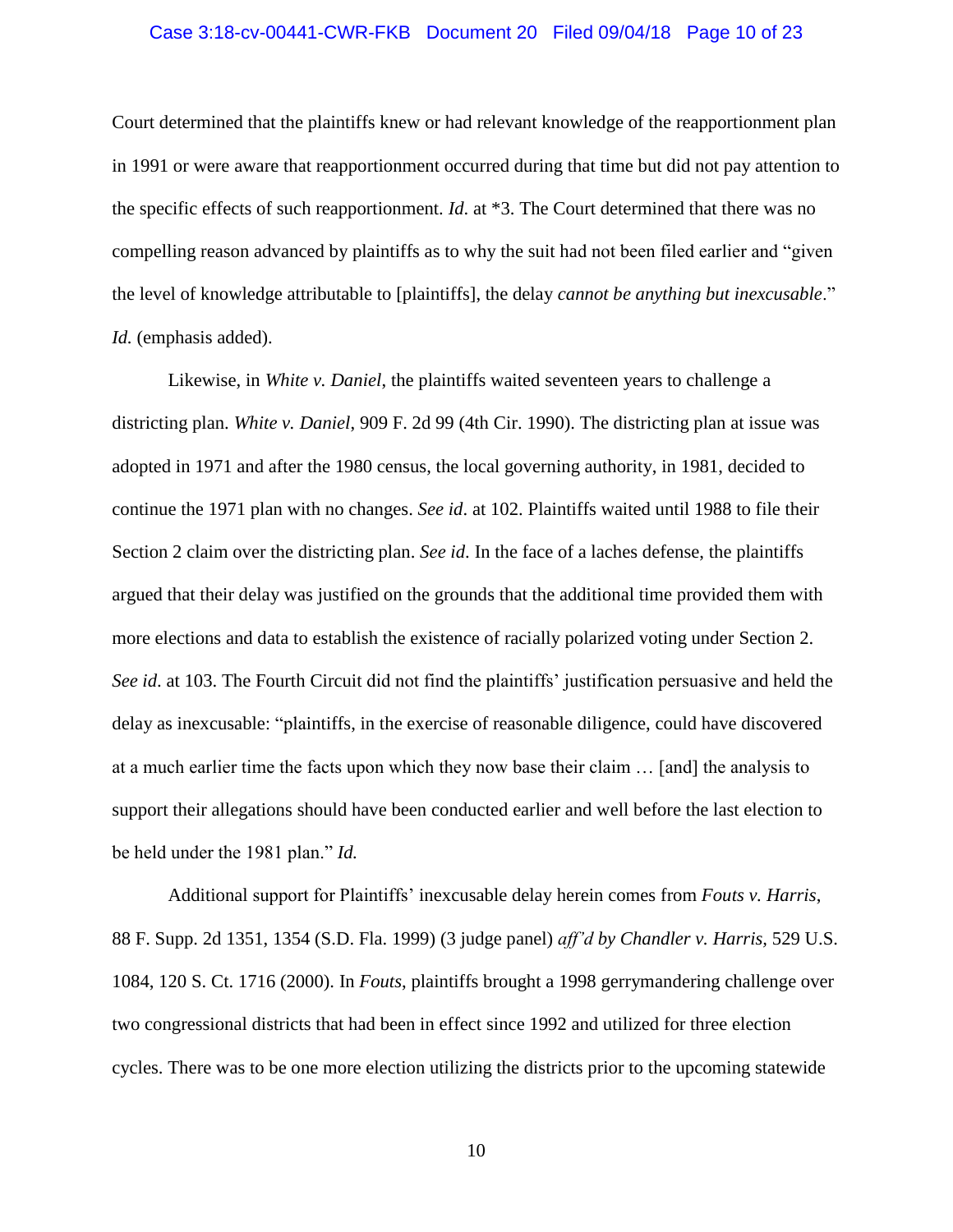## Case 3:18-cv-00441-CWR-FKB Document 20 Filed 09/04/18 Page 11 of 23

redistricting based on the 2000 census. In finding that plaintiffs had committed inexcusable delay

under the doctrine of laches, the Court reasoned that plaintiffs' claims were cognizable "for at

least five years." *Id.*

And, finally, in *Arizona Minority Coalition*, plaintiffs brought their Section 2 claim two

years after the legislative reapportionment plan at issue was adopted. *Arizona Minority Coalition* 

*for Fair Redistricting v. Arizona Indep. Redistricting Comm'n*, 366 F. Supp. 2d 887 (D. Ariz.

2005)*.* The Court, in determining the plaintiffs' delay was inexcusable under the doctrine of

laches, stated the following:

The Court finds that Plaintiffs unreasonably delayed raising their § 2 challenge to the IRC's [(Arizona Independent Redistricting Commission)] 2002 Legislative Plan. The IRC finalized the 2002 Plan on August 14, 2002. That Plan increased the Hispanic voting age of District 14 to 58.11% from ... 55.18%, and Plaintiffs do not deny that they were aware of the increase. Plaintiffs' Superior Court action challenged the 2002 Plan on state law grounds only. When the IRC removed that case to federal court in June 2003, Plaintiffs disavowed any federal claims. And even in their original Complaint in this action, Plaintiffs made no claim under the [(Voting Rights Act)] VRA. Although they had ample opportunity to do so earlier, Plaintiffs did not raise a § 2 challenge to the IRC's 2002 Plan until the IRC indicated that it would be contesting federal jurisdiction. Plaintiffs' § 2 claim is a transparent attempt to gain a federal jurisdictional foothold and secure the use of a plan they prefer, and their two year delay in raising that claim is both inexcusable and unreasonable.

*Id.* at 908-09 (internal citations and quotation marks omitted).

Thus, like the plaintiffs in *Maxwell*, *White*, *Fouts* and *Arizona Minority Coalition*,

Plaintiffs' delay in bringing their claim six years after the adoption and publication of District 22

from the 2012 Senate Plan, which during such time an election utilizing the plan was held in

2015, is inexcusable under the doctrine of laches. As a result, Plaintiffs' claim, if allowed, will

cause undue prejudice to Defendants and others.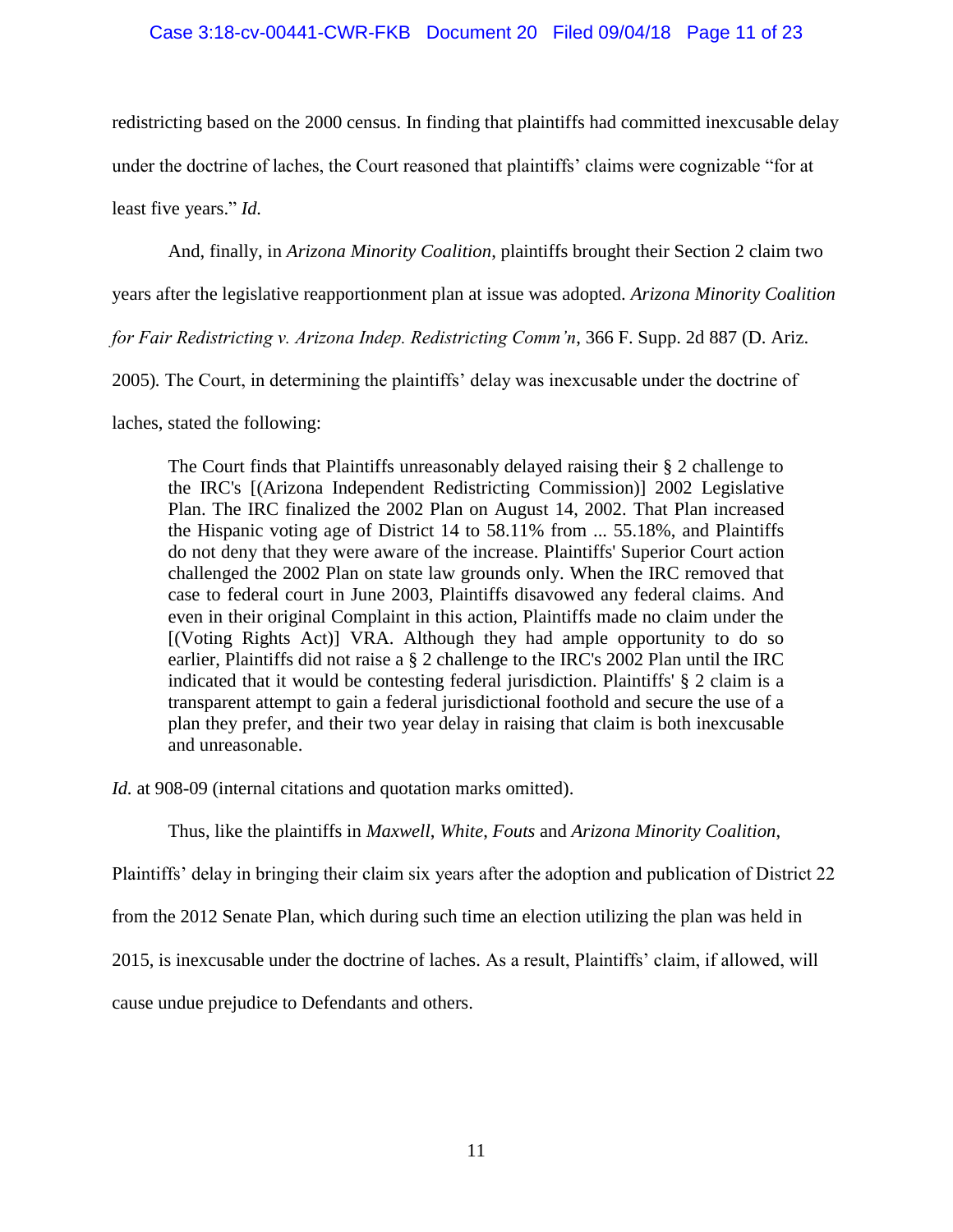## *3. Defendants, local officials and the voters are prejudiced by Plaintiffs' inexcusable delay.*

The final prong of the doctrine of laches concerns the undue prejudice to be suffered by Defendants and corresponding parties due to Plaintiffs' inexcusable delay. The *Maxwell* court, based on the analogous delay and pending statewide redistricting in the instant action, framed this analysis well:

Given this litigation's temporal proximity to the next installment of census data and associated redistricting, the amount of time that has elapsed since the cause of action arose, and the fact that statewide elections were recently held, less prejudice is required to show laches in such an instance than had the [plaintiffs] expeditiously asserted their rights.

*Maxwell v. Foster,* 1999 WL 33507675, \*4 (W.D. La. Nov. 24., 1999) (citing *White v. Daniel*, 909 F. 2d 99, 102 (4th Cir. 1990) ("[T]he defendant is aided by the inference of prejudice warranted by the plaintiff's delay" and the "greater the delay, the less prejudice required to show  $laches \ldots$ ".

After determining the plaintiffs had demonstrated inexcusable delay, the *Maxwell* court expressed the undesirability and prejudice involved in ordering reapportionment after the conduction of several elections under the plan at issue and on the eve of statewide redistricting based on the 2000 census. *Maxwell,* at \*4. "This Court finds that rapid-fire reapportionment immediately prior to a scheduled census would constitute an undue disruption of the election process, the stability and continuity of the legislative system and would be highly prejudicial, not only to the citizens of Louisiana, but to the state itself." *Id.*; *see White*, 909 F.2d at 104 (precluding untimely Section 2 challenge under the doctrine of laches because "[w]e believe that two reapportionments within a short period of two years would greatly prejudice the County and its citizens by creating instability and dislocation in the electoral system and by imposing great financial and logistical burdens."); *see also Marshall v. Meadows*, 921 F. Supp. 1490, 1494 (E.D.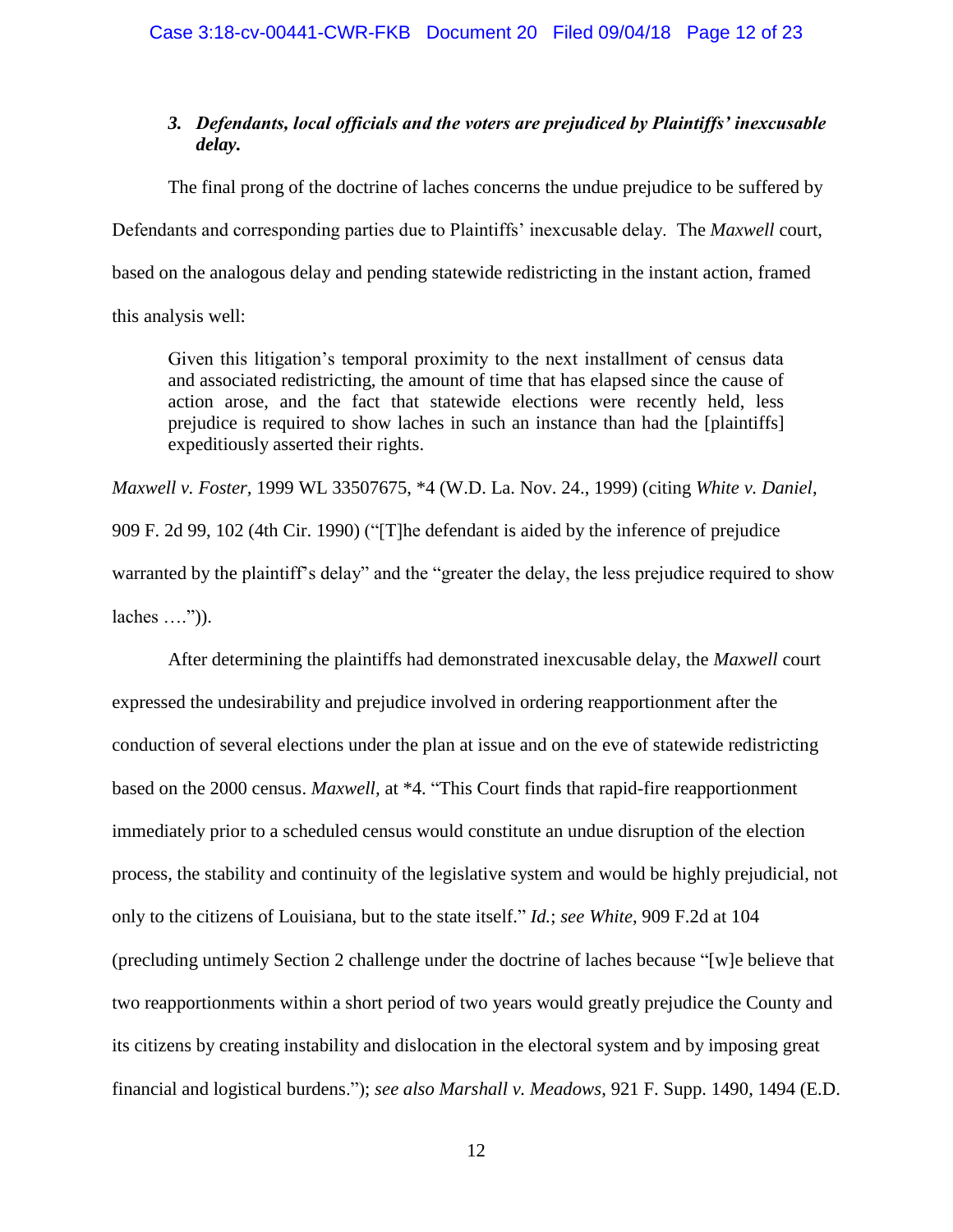# Case 3:18-cv-00441-CWR-FKB Document 20 Filed 09/04/18 Page 13 of 23

Va. 1996) (finding plaintiffs "slept on their rights" in dismissing voting rights suit as barred by the doctrine of laches due to plaintiffs' inexcusable delay in bringing action 95 days prior to impending vote of primary, which such action could have been filed a year prior).

Equally, in *Fouts*, after demonstrating that the plaintiffs committed inexcusable delay in

bringing their redistricting claim, as set forth above, the defendants asserted they were prejudiced

by such delay because

(1) over the six years and three election cycles voters have come to know their districts and candidates, and will be confused by change; and (2) requiring redistricting now, before the 2000 census will result in two redistrictings within a two year period, with resulting voter confusion, instability, dislocation, and financial and logistical burden on the state.

*Fouts v. Harris*, 88 F. Supp. 2d 1351, 1354 (S.D. Fla. 1999). The Court agreed in finding that the

dangers of such frequent redistricting constituted undue prejudice and dismissed the action for

laches. *See id.*

And, in *Arizona Minority Coalition*, after determining the plaintiffs committed

inexcusable delay in bringing their Section 2 challenge, the Court concluded that laches barred

the plaintiffs' claim because the prejudice to the defendants and others:

The Defendants and the counties and voters of Arizona were prejudiced by the Plaintiffs' delay. The IRC finalized the 2002 Legislative Plan over two years ago before the Plaintiffs filed this suit, and the DOJ precleared the Plan over one year before. Arizona's counties conformed their precincts and readied their election machinery to implement that Plan.

*Arizona Minority Coalition for Fair Redistricting v. Arizona Indep. Redistricting Comm'n*, 366

F. Supp. 2d 887, 909 (D. Ariz. 2005); *see Maryland Citizens for a Representative General Assembly v. Governor of Maryland*, 429 F.2d 606, 611 (4th Cir. 1970) (finding injunctive relief unavailable to plaintiffs who filed a redistricting lawsuit thirteen weeks prior to a filing deadline for candidates for the state legislature).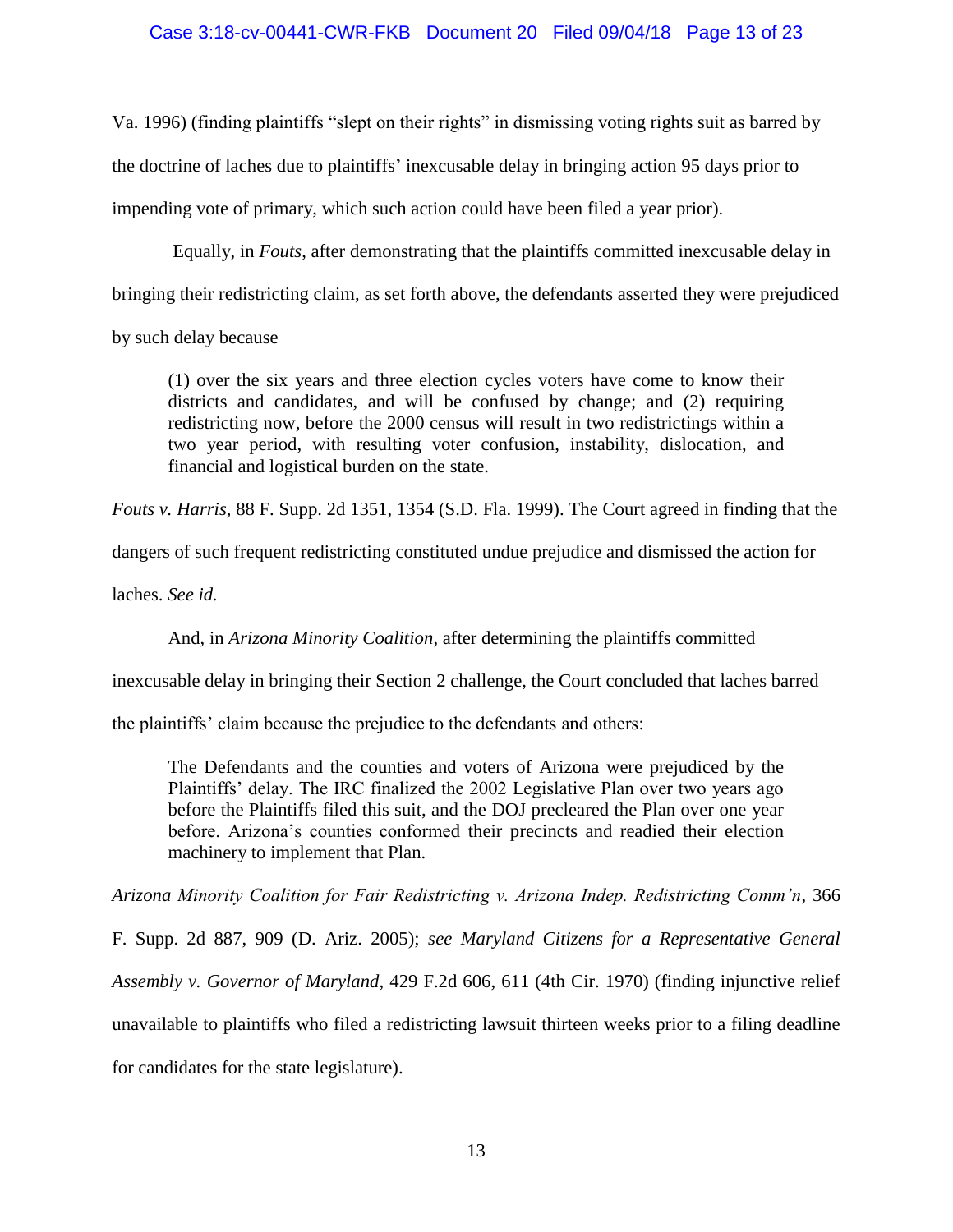### Case 3:18-cv-00441-CWR-FKB Document 20 Filed 09/04/18 Page 14 of 23

The same analysis applies here to Plaintiffs' overdue claim. Redistricting District 22 at this juncture, six years after District 22's adoption via the 2012 Senate Plan and three years after the previous election cycle and on the eve of the next, would resort in undue prejudice on Defendants, local elections officials, the taxpayers and voters of this State. In essence, should Plaintiffs' requested relief be granted, District 22 and its surrounding senate districts would have to be reapportioned prior to the January 2, 2019 qualifying commencement period. And, to do so, it is longstanding judicial practice in redistricting jurisprudence to give the proper legislative body ample time to redistrict its pertinent boundaries before judicial intervention. *See Branch v. Smith*, 538 U.S. 254, 261-62 (2003) ("reapportionment is primarily the duty and responsibility of the State through its legislature or other body, rather than of a federal court" and "[a]bsent evidence that these state branches will fail timely to perform that duty, a federal court must neither affirmatively obstruct state reapportionment nor permit federal litigation to be used to impede it.") (internal citations and quotations omitted).

However, due to the delay in Plaintiffs' challenge, the Mississippi Legislature does not reconvene until January 8, 2019—six days after the qualifying period begins. The only way to accord the relief sought by Plaintiffs without interfering with the qualifying period would be via the extraordinary act of the Governor ordering a special session of the Mississippi Legislature prior to the January 2, 2019 qualifying commencement period—and the ordering of a special session is quite expensive to the taxpayers of Mississippi.<sup>8</sup> If a special session is not convened,

http://www.governorbryant.ms.gov/Pages/Proclamations.aspx (Aug. 21, 2018); *see also* Adam Ganucheau, *Gov. Bryant calls special session without deal between House and Senate*, MISSISSIPPI TODAY, Aug. 17, 2018, https://mississippitoday.org/2018/08/17/gov-bryant-calls-special-session-without-deal-between-house-and-senate/. The cost associated with a special legislative session "can run upwards of \$100,000 a day when lawmakers are working at the Capitol …." Jimmie E. Gates and Geoff Pender, *Legislature passes funding bills, wraps up special session in a day*, THE CLARION LEDGER, June 5, 2017, *available at*

https://www.clarionledger.com/story/news/2017/06/06/special-session/370133001/.

 $8$  Further, this would be the second special legislative session required this calendar year. Proclamation by the Governor Convening Extraordinary Session, *available at*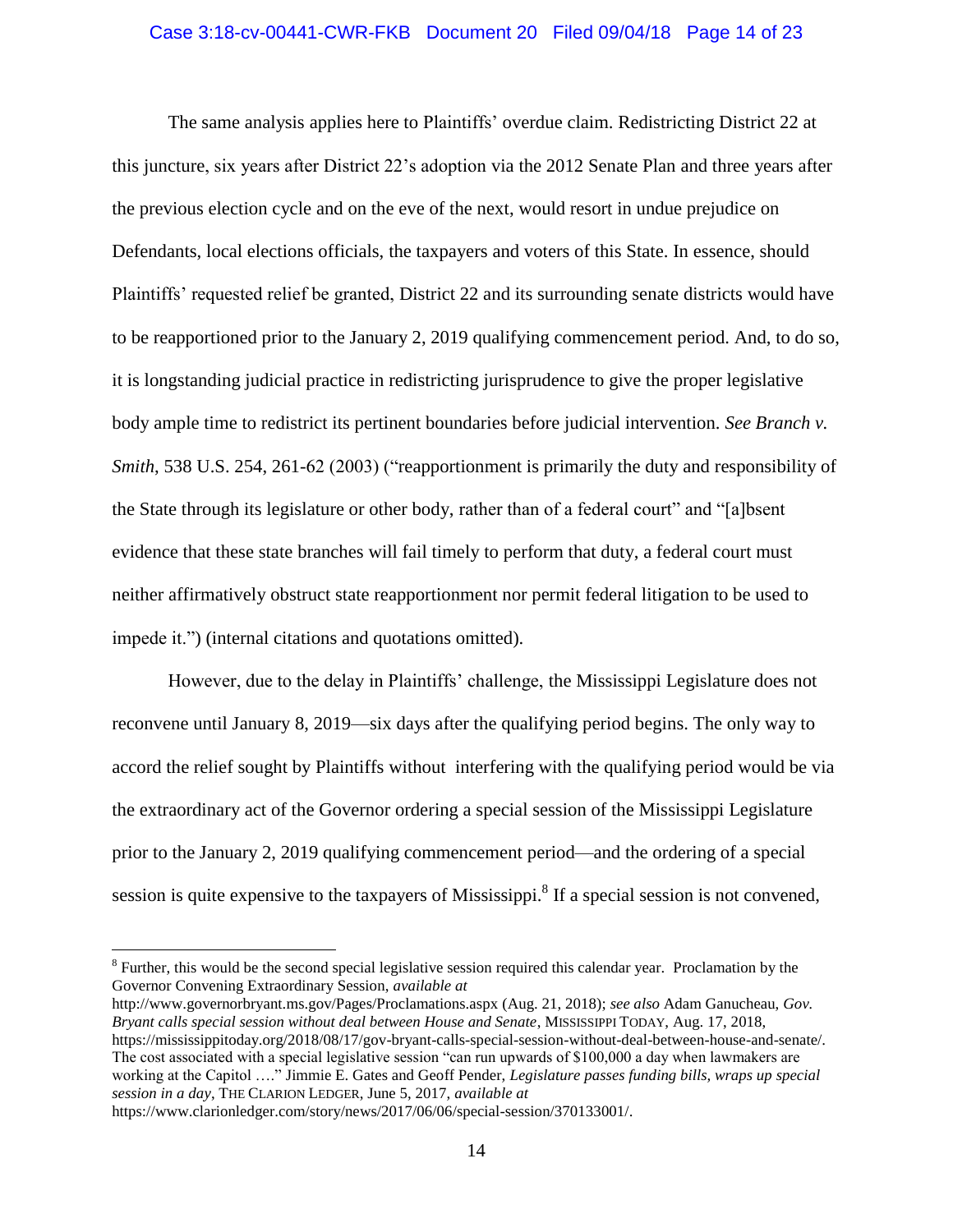### Case 3:18-cv-00441-CWR-FKB Document 20 Filed 09/04/18 Page 15 of 23

then the redistricting of District 22 and the surrounding districts would have to occur during the Legislature's regular session, which does not begin until after the commencement of the qualifying period. As evidenced by Plaintiffs' Motion for Expedited Schedule [doc. #17], Plaintiffs disregard the significance and associated prejudice of interfering with the qualifying deadlines, which will result in disruption to the established election machinery and processes of this State, while unnecessarily creating confusion among the voters. Plaintiffs contend that the Legislature can statutorily change the qualifying period or this Court can do so, without considering the prejudice to the local officials and voters of this State in altering such a period. *See* Plntfs' Mot. for Expedited Briefing [doc. #17], pp. 1-3. Either of these scenarios redistricting via a special session or during the normal legislative calendar that impacts the qualifying period—are *only* in the realm of possibility because Plaintiffs' inexcusable, six-year delay.

Regardless, whenever the legislature convenes, the Standing Joint Legislative Committee on Reapportionment ("Standing Joint Committee"), pursuant to Miss. Code Ann. §§ 5-3-91 through 5-3-103, would have to be appointed and formed "by joint resolution of the Mississippi Legislature."<sup>9</sup> Miss. Code Ann. § 5-3-93. Upon formation, the Standing Joint Committee would meet and elect officers and proceed to initiate the redistricting process. Miss. Code Ann. § 5-3- 91. Thereafter, the Standing Joint Committee would proceed to craft a new redistricting plan for District 22 and the other impacted districts. Once created and approved by the committee, such a proposed plan would be submitted to the full Senate for a vote on its approval. *See* Miss. Code Ann. § 5-3-103. Upon passage, the plan would then have to be concurred by the full House before it could be effective and implemented. *Id*.

<sup>&</sup>lt;sup>9</sup> See *infra* pp. 18-19 for more discussion of the Standing Joint Committee.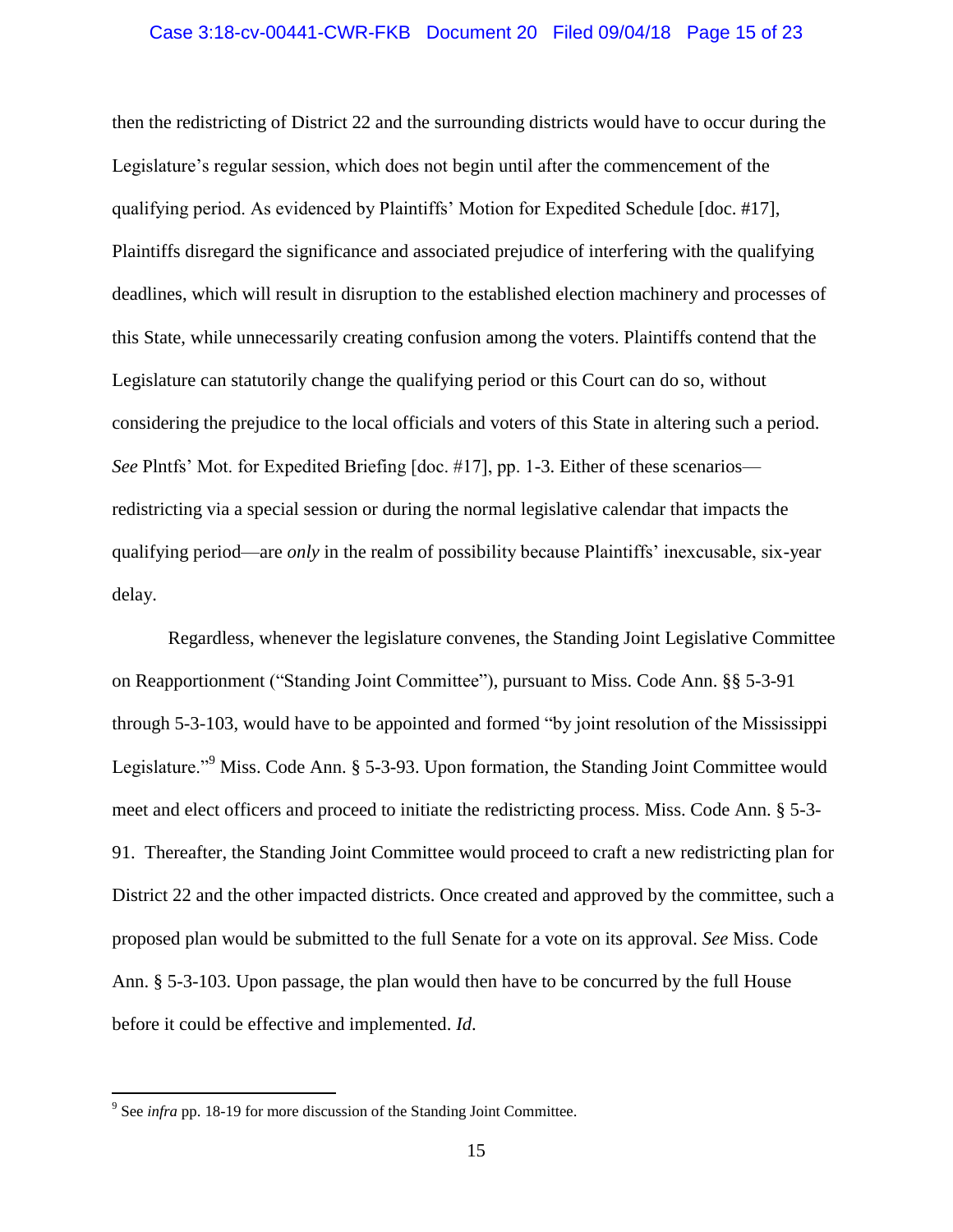### Case 3:18-cv-00441-CWR-FKB Document 20 Filed 09/04/18 Page 16 of 23

All in total, such a process is time consuming. As such, the proposed relief is extraordinary considering the Plaintiffs' inexcusable delay, the costs to the taxpayers associated with holding a special session, the previously held 2015 elections, and the impending 2020 statewide redistricting cycle. And, complicating this process will be the ripple effect redistricting District 22 will have on other adjacent senate districts, in efforts to accommodate Plaintiffs' proposed relief for District 22.

Accordingly, redrawing District 22 has the ability to affect multiple counties, including their circuit clerks, election commissioners, poll workers and, most importantly, thousands of their voters. As demonstrated in the affidavit of Madalan Lennep, such changes must be implemented into SEMS well before the creation of any election materials or ballots, which automatically locks input and changes into SEMS until the completion of the pending election cycle. *See* Exhibit B, Affidavit of Madalan Lennep. Further, if Plaintiffs are afforded relief, Senate District 22 and the surrounding impacted senate districts will be redistricted for four consecutive statewide voting cycles.<sup>10</sup> It almost goes without saying that voter confusion over such late-round redistricting will be widespread. Thus, the undue disruption in the electoral process and the impact on the stability and continuity of the legislative system would be highly prejudicial and cannot be understated.

What's more, Plaintiffs seek a redistricting of District 22 based on census data that is eight years old. Such an approach with outdated data and information is not only prejudicial to the voters and candidates of District 22 and the other impacted districts, it is also futile at this late hour with the statewide legislative redistricting looming in 2020. *See Maxwell,* at \*5 ("This

 $10$  The 2011 statewide Senate elections utilized the plan adopted and precleared in 2002. The 2015 statewide Senate elections utilized the 2012 Senate Plan. The 2019 statewide Senate elections for District 22 and the surrounding affected districts would, if Plaintiffs' relief is granted, utilize a new and separate plan. And, in the 2023 statewide Senate elections, every district will have been redistricted based on the results of the 2020 census.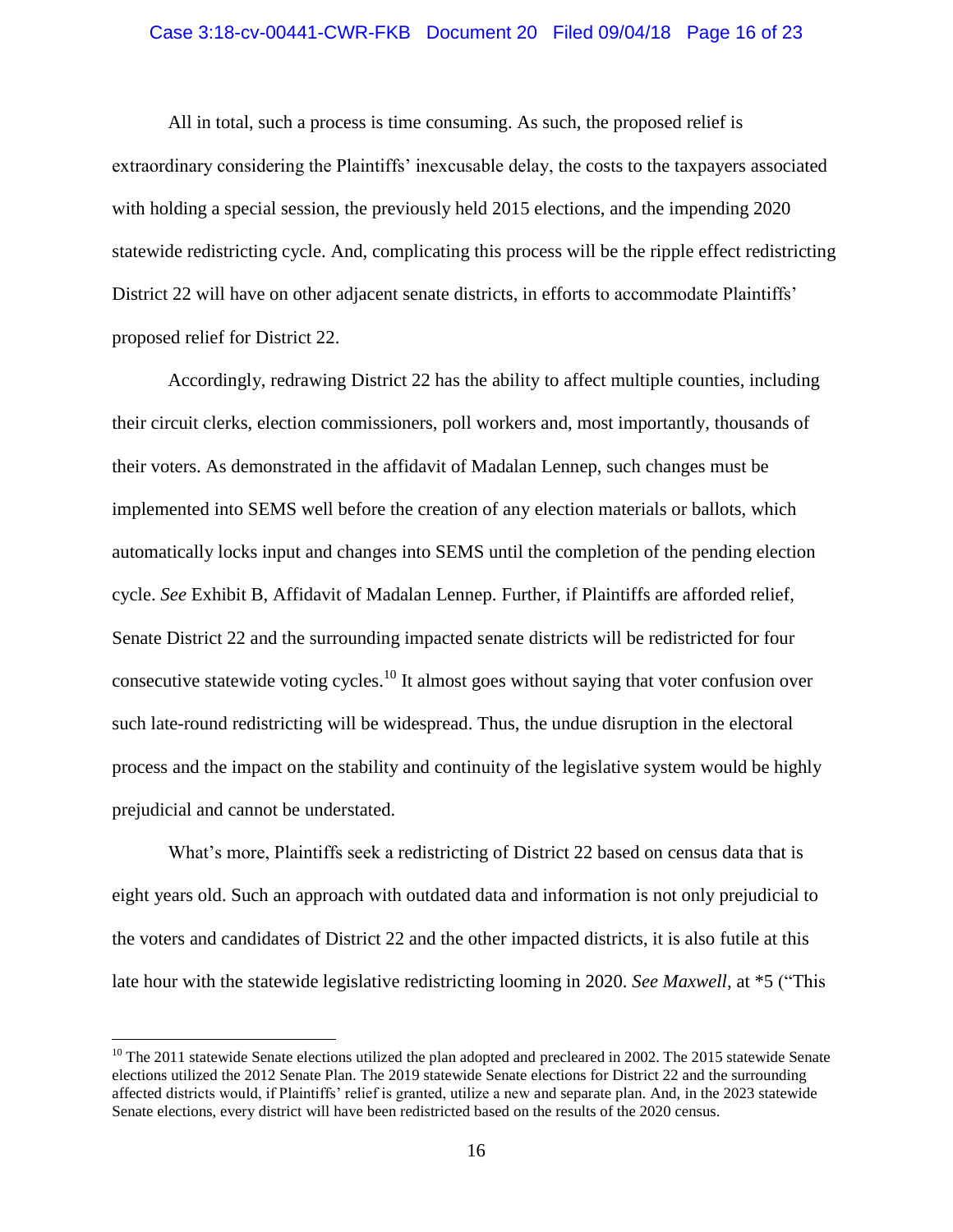### Case 3:18-cv-00441-CWR-FKB Document 20 Filed 09/04/18 Page 17 of 23

Court finds it neither wise nor appropriate for any branch of government to reshuffle legislative districts at this late date considering the outdated information that would necessarily be used when new and accurate information is forthcoming."); *see also White*, 909 F.2d at 103 ("[A]ny reapportionment done now [(1988)] would use 1980 census figures, and such reapportionment might not provide fair and accurate representation for the citizens of the County."); *Fouts*, 88 F. Supp. 2d at 1354 (using census figures over eight years old would be "unduly prejudicial because they fail to provide a basis for fair and accurate representation for the citizens" (internal quotation marks omitted)); *Simkins v. Gessette*, 495 F. Supp. 1075, 1082 (D. S.C. 1980) (finding use of ten year old census data as not providing a fair representation of the people of South Carolina under the constitutional principles of the one man, one vote mandate).

Plaintiffs' inexcusable delay in bringing their Section 2 claim six years after it was cognizable and on the eve of the final statewide qualifying period utilizing District 22, coupled with the immense expense and extraordinary relief necessary to redistrict District 22 prior to the impending qualifying period, the related burden to local officials to implement such a new plan for one cycle and the corresponding voter confusion, highly prejudices Defendants, local officials and the voters of this State. Preventing this unfair prejudice is the very purpose of the doctrine of laches.

### **C. Alternatively, Defendants are not proper parties to this suit.**

Governor Bryant, Secretary of State Hosemann and Attorney General Hood, as named in their official capacities of the offices held or in their capacities as members of the State Board of Election Commissioners, are improper parties and should be dismissed. Plaintiffs claim that District 22 violates Section 2 of the VRA and, as a result, it should be redistricted. However, none of these officials have any role in drawing or approving the state senate districts, including

17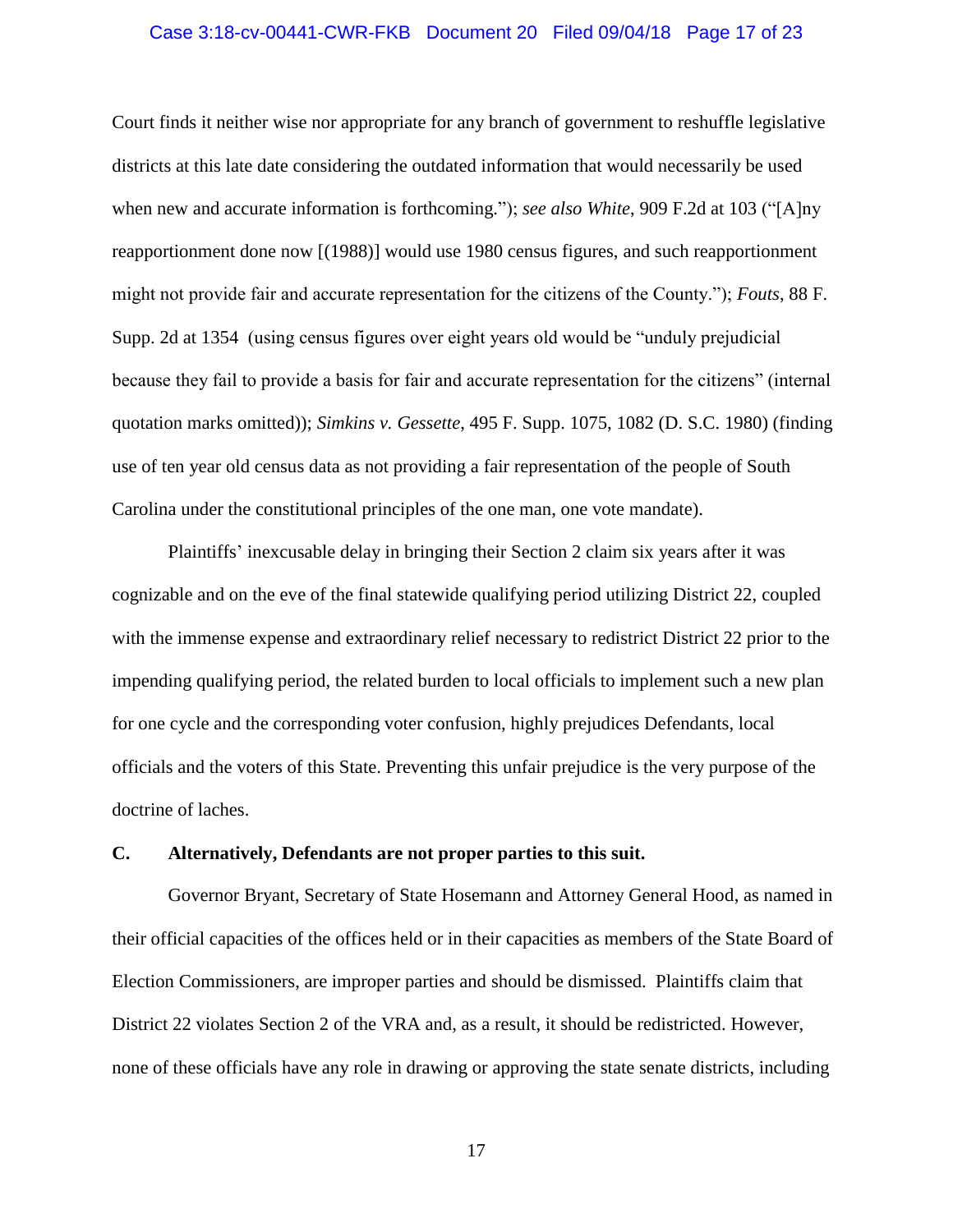District 22. The Mississippi Legislature has the constitutional duty to redistrict state legislative districts and none of the executive branch officials named as defendants participated in that process. *See* Miss. Const. Art. 13, Section 254. Accordingly, the Defendants are not liable for any alleged violation of Section 2 nor can they effectuate the relief sought by Plaintiffs as they had no role in drawing or approving the district lines for District 22.

#### **The Process**

The Mississippi Constitution requires that the legislature shall reapportion state house and senate districts every ten (10) years following the decennial census. MISS. CONST. art. 13, § 254. The procedure for achieving this constitutional mandate is set forth by statute. As provided, the Standing Joint Committee is the body charged with the responsibility for redistricting both state legislative districts and congressional districts. Miss. Code Ann. § 5-3- 91. This committee is comprised of the chair and vice chair of the elections committees from both the senate and the house as well as two members from each congressional district appointed by the speaker of the house and the lieutenant governor from their respective chambers. *Id*. The members serve until the end of the term of office for which they have been elected. *Id*. The committee is responsible for drawing a reapportionment plan using guidelines set forth in statute and presenting it to the full legislature for consideration. *See* Miss. Code Ann §§ 5-3-93; 5-3- 101; and 5-3-103.

The Standing Joint Committee performed its statutory duties in 2012 and presented plans, including the 2012 Senate Plan, to the Mississippi Legislature for consideration. Once the plans were adopted by the Legislature and precleared by the DOJ, the Standing Joint Committee fulfilled its statutory responsibilities, and with the terms of members serving on the committee ending in 2015, the committee itself expired at that time.

18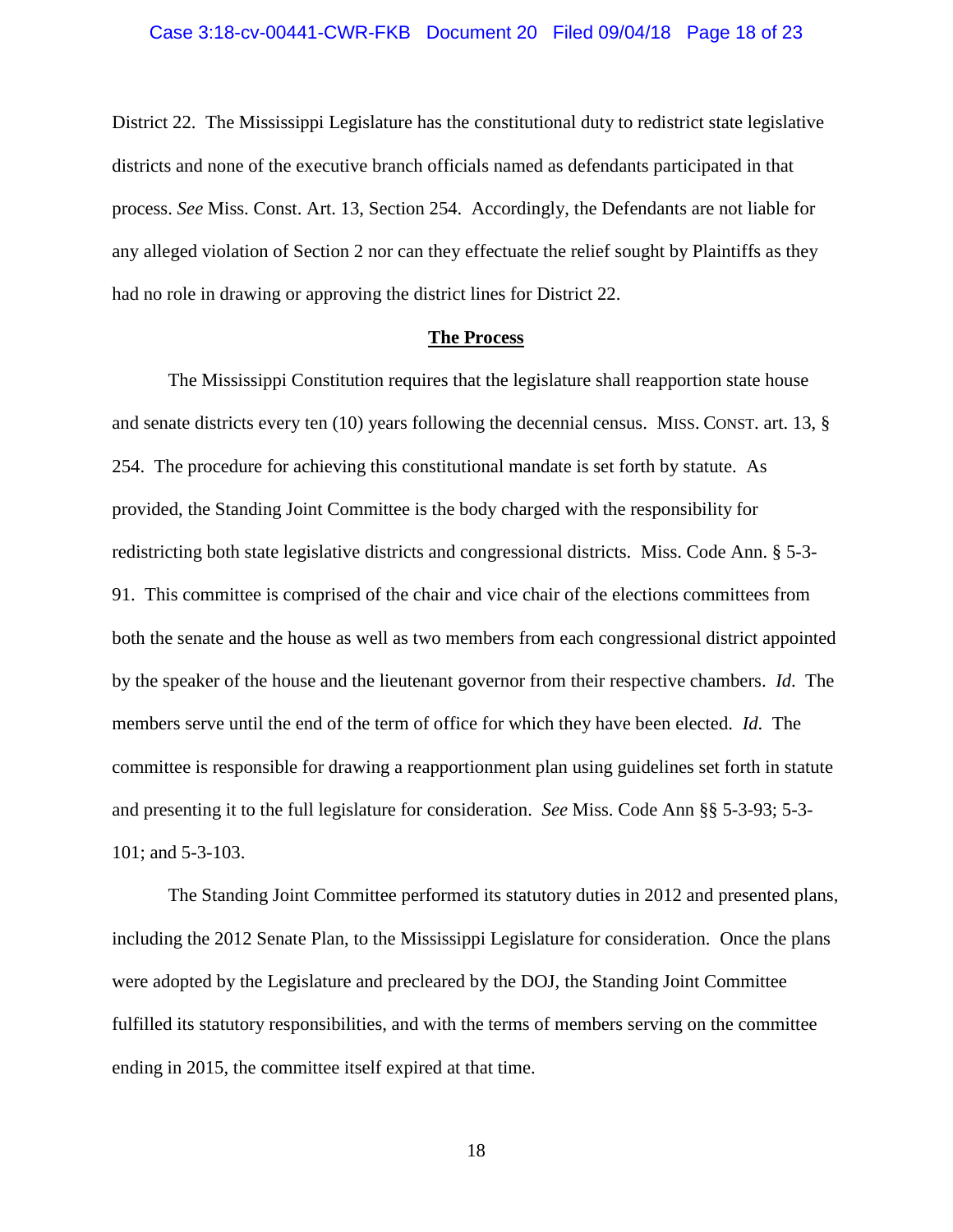#### **Governor**

The governor's general powers and duties are set forth in the Mississippi Constitution and statutes. *See* MISS. CONST. art. 5, § 116; Miss. Code Ann. §§ 7-1-1 *et seq*. Nowhere in these provisions is there any mention of a role in the state legislative redistricting process. In fact, the governor is specifically excluded from the process for state legislative redistricting as no plans adopted by the legislature have to be submitted to the governor. *See* Miss. Code Ann. § 5-3-103. This contrasts with the specific role that the governor plays in the congressional redistricting process whereby "upon completion of a redistricting plan, the committee shall present its plan to the governor and to the Mississippi legislature." Miss. Code Ann. § 5-3-129. Given the lack of any role in the redistricting process for state senate districts, Governor Bryant cannot be held to have violated Section 2 of the VRA as to District 22 and should, therefore, be dismissed with prejudice.

### **Secretary of State**

The general powers and duties of the secretary of state are set forth in Miss. Code Ann. §§ 7-3-1 *et seq.* Certain other specific duties are set forth in a variety of statutes. *See e.g*., Miss. Code Ann. §§ 75-71-101 *et seq*. and 79-4-1.01 *et seq*. Having been designated as chief election officer for the state for purposes of the National Voter Registration Act of 1993, the secretary of state has the power to gather information on voting and report that to the legislature, governor, attorney general and the public. Miss. Code Ann. § 23-15-211.1 None of these duties, however, involves drawing or approving state senate districts. While the Secretary of State maintains records and data pertaining to elections, his office plays no role in either the drawing of state senate districts or the adoption of district lines. The duties and responsibilities of the Secretary of State regarding elections start after the legislature has adopted district lines and his office has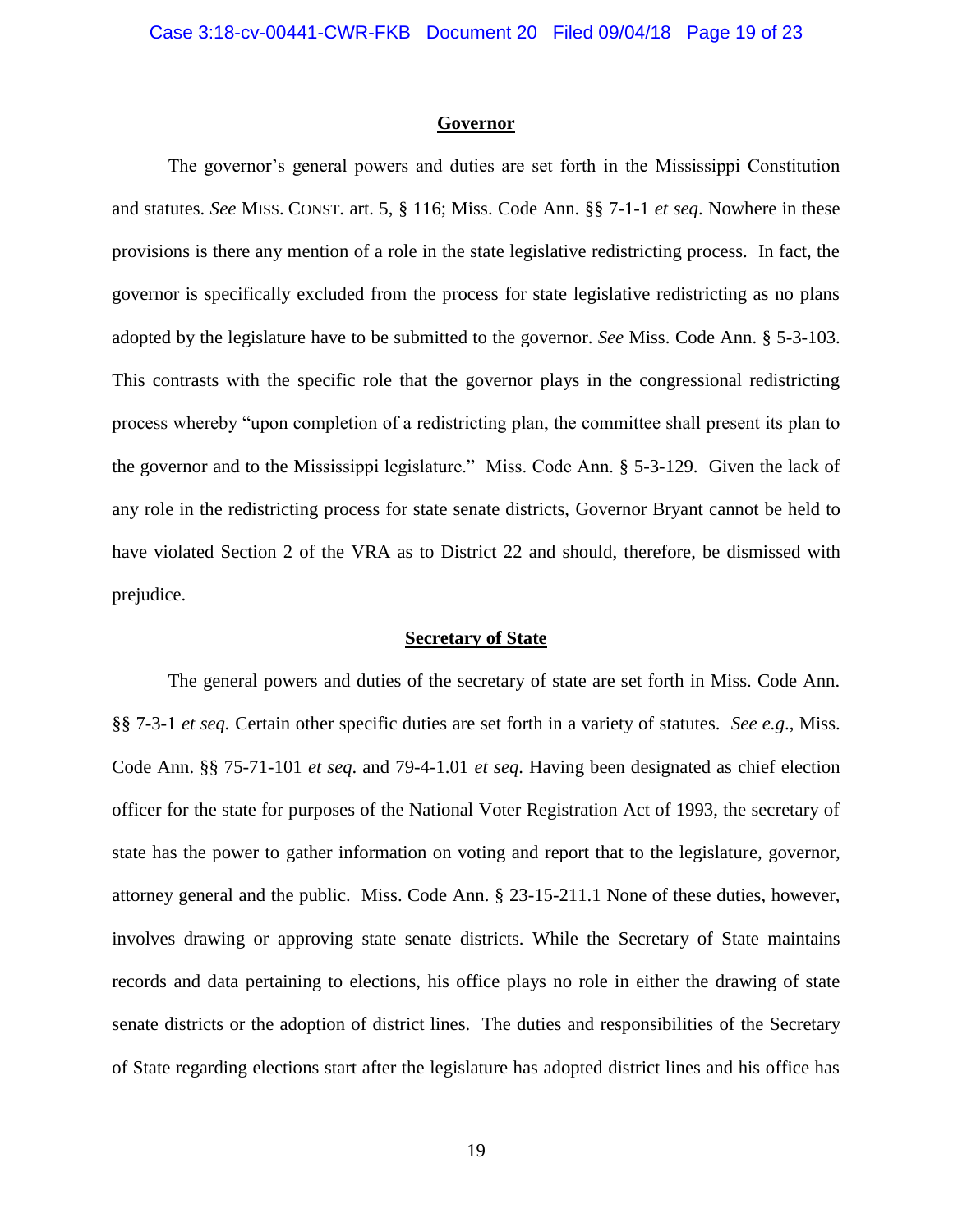### Case 3:18-cv-00441-CWR-FKB Document 20 Filed 09/04/18 Page 20 of 23

no responsibility beforehand. Accordingly, Secretary of State Hosemann cannot be held to have violated Section 2 of the VRA with regard to District 22 and, therefore, should be dismissed with prejudice.

### **Attorney General**

The office of attorney general is established under MISS. CONST. art. 6, § 173. The general powers and duties of the attorney general are found in Miss. Code Ann. §§ 7-5-1 *et seq*. As with other statewide elected officials, there are a variety of specific duties provided for throughout the Mississippi Code. *See e.g*., Miss. Code Ann. §§ 23-17-1, *et seq*.; 53-1-5; 75-24-1 *et seq*.; and 81-1-79. In none of these duties, though, is the attorney general involved in the drawing or approval of state senate districts. Since Attorney General Hood is not involved in drawing or adopting state senate district lines, he cannot be held in violation of Section 2 of the VRA Act as to District 22 and, therefore, should be dismissed with prejudice.

## **State Board of Election Commissioners**

The State Board of Election Commissioners ("Board") consists of the governor, secretary of state and attorney general by virtue of their elected positions. *See* Miss. Code Ann. § 23-15-

211 (1). The Board's duties include, but are not limited to, the following:

- (a) Ruling on a candidate's qualifications to run for statewide … and other state district offices;
- (b) Approving the state ballot for the offices stated in paragraph (a) of this subsection (2);
- (c) Removing the names of candidates from the ballot for failure to comply with campaign finance filing requirements for the offices stated in paragraph (a) of this subsection (2) in previous election cycles; and
- (d) Adopting any administrative rules and regulations as are necessary to carry out the statutory duties of the board.

*Id.*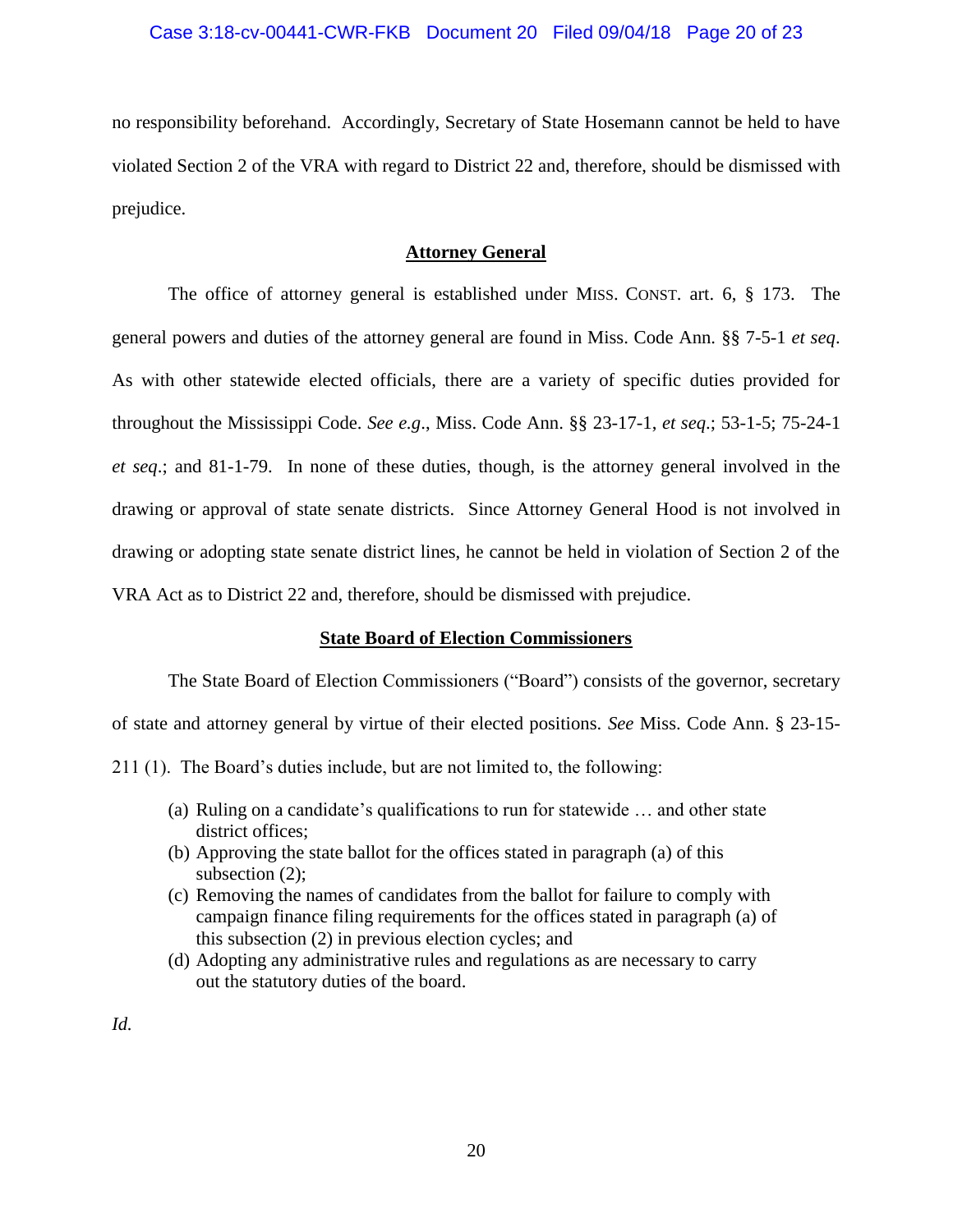### Case 3:18-cv-00441-CWR-FKB Document 20 Filed 09/04/18 Page 21 of 23

Once again, while the Board has powers and duties post redistricting, it has no role in the redistricting process. It does not draw state senate district lines nor adopt them. Having no role in the redistricting process, as members of the Board, neither the governor, secretary of state, nor the attorney general can be held to have violated Section 2 of the VRA pertaining to District 22 and, therefore, should be dismissed with prejudice.

In summary, none of the Defendants had anything to do with drawing or adopting the district lines for District 22. Given their lack of involvement in the redistricting process, the Defendants cannot be held in violation of Section 2 of the VRA as to District 22. Consequently, all Defendants should be dismissed with prejudice.

## **V. CONCLUSION**

Plaintiffs' Section 2 claim and requested injunctive relief are too late. Whether barred by the applicable statute of limitations or by the doctrine of laches, Plaintiffs self-instituted their own six-year delay and cannot now, after one election cycle and on the eve of another before the commencement of decennial redistricting in 2020, cause the electoral chaos and corresponding prejudice they so tardily seek. And, in the event this suit is allowed to continue, Defendants are not the proper parties to this action. As a result, Defendants' summary judgment motion should be granted.

## **ORAL ARGUMENT REQUESTED**

In accordance with Uniform Local Rule 7(b)(6), Movants request oral argument.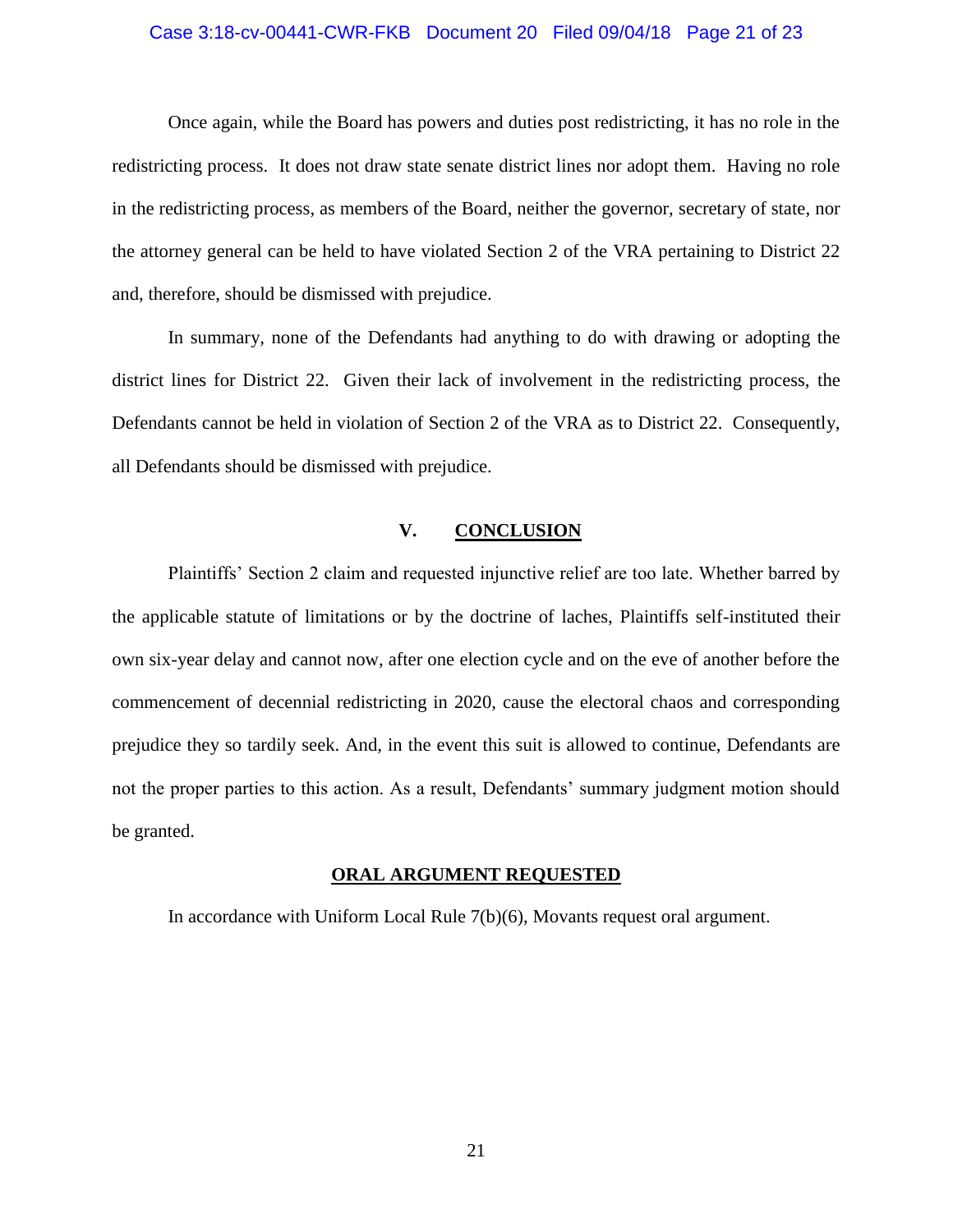## Case 3:18-cv-00441-CWR-FKB Document 20 Filed 09/04/18 Page 22 of 23

RESPECTFULLYSUBMITTED, this the 4th day of September, 2018.

Governor Phil Bryant, Secretary of State Delbert Hosemann, and Attorney General Jim Hood in their official capacities of their respective offices and in their official capacities as members of the State Board of Election Commissioners

BY: */s/ Tommie S. Cardin* TOMMIE S. CARDIN (MB # 5863) CHARLES E. GRIFFIN (MB #5015) BENJAMIN M. WATSON (MB # 100078) B. PARKER BERRY (MB # 104251)

ITS ATTORNEYS

OF COUNSEL:

BUTLER SNOW LLP Suite 1400 1020 Highland Colony Park Ridgeland, MS 39157 Post Office Box 6010 Ridgeland, MS 39158-6010 Tel: (601) 985-4570 Fax: (601) 985-4500 E-mail: tommie.cardin@butlersnow.com E-mail: charles.griffin@butlersnow.com E-mail: ben.watson@butlersnow.com E-mail: parker.berry@butlersnow.com